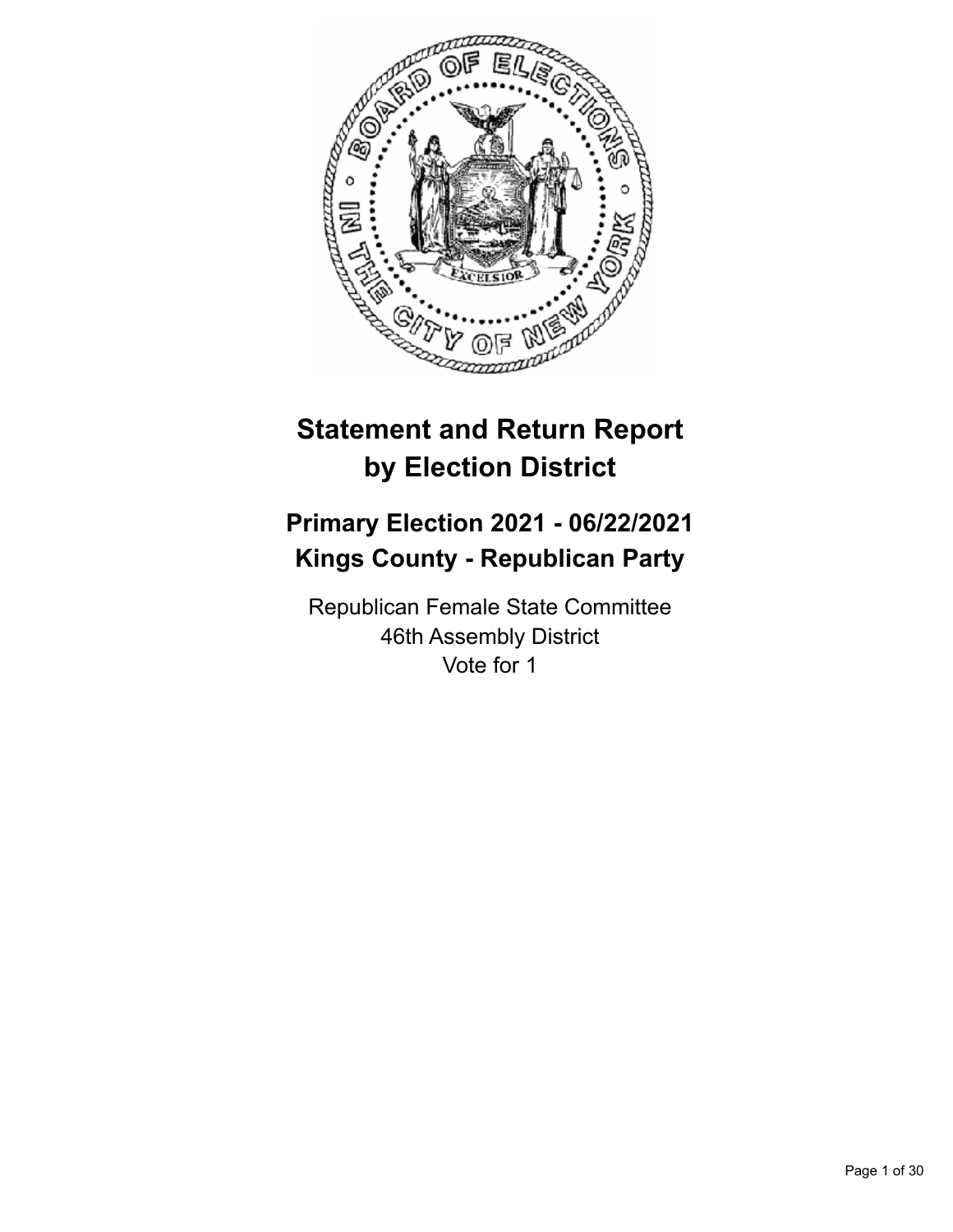

| <b>PUBLIC COUNTER</b>                                    | 23 |
|----------------------------------------------------------|----|
| MANUALLY COUNTED EMERGENCY                               | 0  |
| ABSENTEE / MILITARY                                      | 0  |
| AFFIDAVIT                                                | 0  |
| <b>Total Ballots</b>                                     | 23 |
| Less - Inapplicable Federal/Special Presidential Ballots | 0  |
| <b>Total Applicable Ballots</b>                          | 23 |
| <b>HEI MAN CHAN</b>                                      | 8  |
| LUCRETIA REGINA-POTTER                                   | 5  |
| VANESSA RUSSO (WRITE-IN)                                 |    |
| <b>Total Votes</b>                                       | 14 |
| Unrecorded                                               | 9  |

#### **002/46**

| <b>PUBLIC COUNTER</b>                                    | 29       |
|----------------------------------------------------------|----------|
| <b>MANUALLY COUNTED EMERGENCY</b>                        | 0        |
| ABSENTEE / MILITARY                                      |          |
| AFFIDAVIT                                                | $\Omega$ |
| <b>Total Ballots</b>                                     | 30       |
| Less - Inapplicable Federal/Special Presidential Ballots | 0        |
| <b>Total Applicable Ballots</b>                          | 30       |
| <b>HEI MAN CHAN</b>                                      | 11       |
| <b>LUCRETIA REGINA-POTTER</b>                            | 10       |
| AMY CONEY BARRETT (WRITE-IN)                             |          |
| KAYLEIGH MCENANY (WRITE-IN)                              |          |
| UNATTRIBUTABLE WRITE-IN (WRITE-IN)                       |          |
| <b>Total Votes</b>                                       | 24       |
| Unrecorded                                               | 6        |

| <b>PUBLIC COUNTER</b>                                    | 17 |
|----------------------------------------------------------|----|
| <b>MANUALLY COUNTED EMERGENCY</b>                        | 0  |
| ABSENTEE / MILITARY                                      | 3  |
| AFFIDAVIT                                                | 0  |
| <b>Total Ballots</b>                                     | 20 |
| Less - Inapplicable Federal/Special Presidential Ballots | 0  |
| <b>Total Applicable Ballots</b>                          | 20 |
| <b>HEI MAN CHAN</b>                                      |    |
| <b>LUCRETIA REGINA-POTTER</b>                            | 8  |
| <b>Total Votes</b>                                       | 15 |
| Unrecorded                                               | 5  |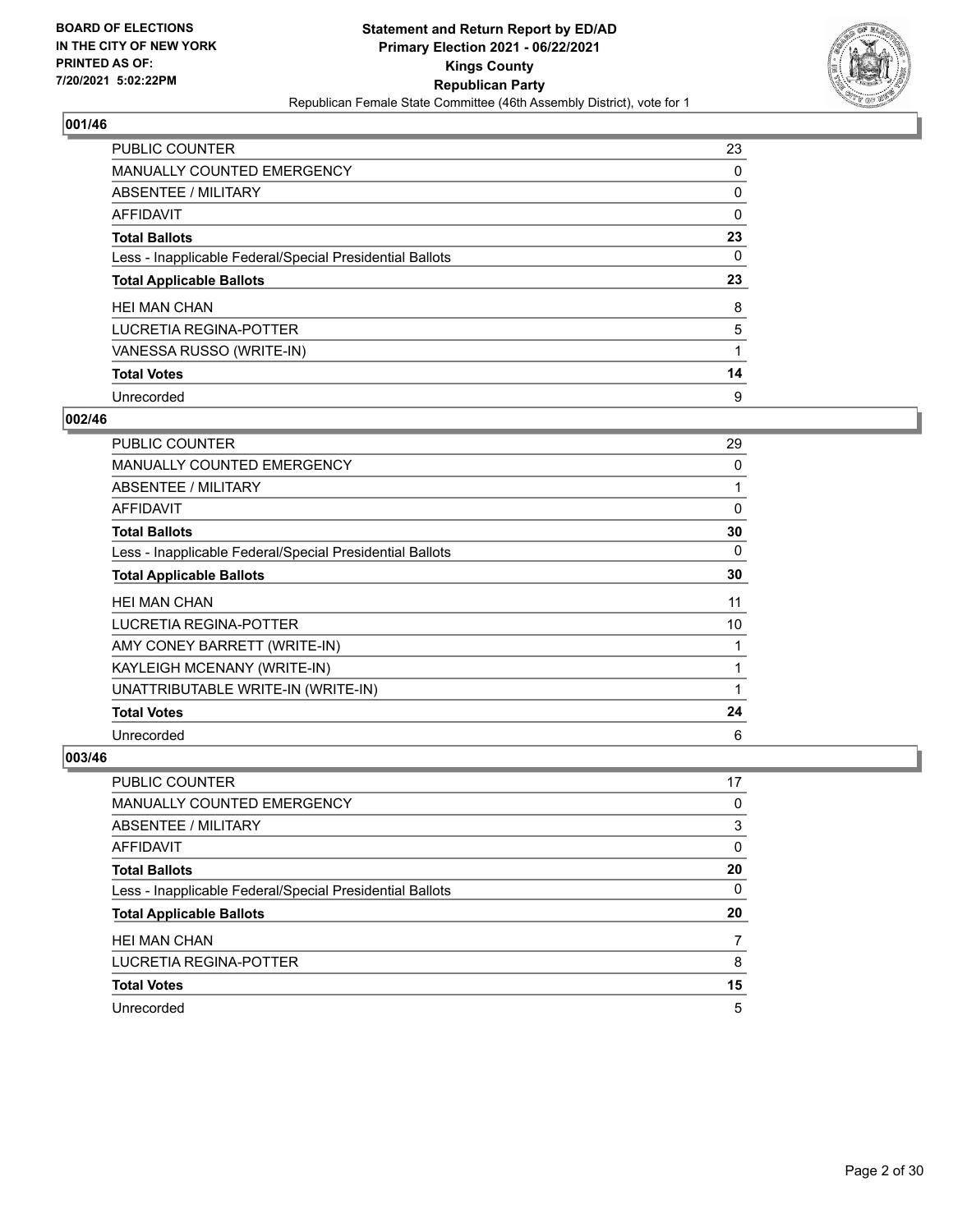

| PUBLIC COUNTER                                           | 6        |
|----------------------------------------------------------|----------|
| <b>MANUALLY COUNTED EMERGENCY</b>                        | 0        |
| ABSENTEE / MILITARY                                      | $\Omega$ |
| <b>AFFIDAVIT</b>                                         | $\Omega$ |
| <b>Total Ballots</b>                                     | 6        |
| Less - Inapplicable Federal/Special Presidential Ballots | $\Omega$ |
| <b>Total Applicable Ballots</b>                          | 6        |
| <b>HEI MAN CHAN</b>                                      | $\Omega$ |
| <b>LUCRETIA REGINA-POTTER</b>                            | 5        |
| <b>Total Votes</b>                                       | 5        |
| Unrecorded                                               |          |

#### **005/46**

| <b>PUBLIC COUNTER</b>                                    | 3 |
|----------------------------------------------------------|---|
| <b>MANUALLY COUNTED EMERGENCY</b>                        | 0 |
| <b>ABSENTEE / MILITARY</b>                               | 0 |
| AFFIDAVIT                                                | 0 |
| <b>Total Ballots</b>                                     | з |
| Less - Inapplicable Federal/Special Presidential Ballots | 0 |
| <b>Total Applicable Ballots</b>                          | 3 |
| <b>HEI MAN CHAN</b>                                      | 0 |
| LUCRETIA REGINA-POTTER                                   | 3 |
| <b>Total Votes</b>                                       | 3 |
|                                                          |   |

| <b>PUBLIC COUNTER</b>                                    | 2            |
|----------------------------------------------------------|--------------|
| <b>MANUALLY COUNTED EMERGENCY</b>                        | 0            |
| ABSENTEE / MILITARY                                      | 0            |
| AFFIDAVIT                                                | 0            |
| <b>Total Ballots</b>                                     | $\mathbf{2}$ |
| Less - Inapplicable Federal/Special Presidential Ballots | 0            |
| <b>Total Applicable Ballots</b>                          | 2            |
| <b>HEI MAN CHAN</b>                                      | $\Omega$     |
| <b>LUCRETIA REGINA-POTTER</b>                            | 0            |
| <b>Total Votes</b>                                       | 0            |
| Unrecorded                                               | 2            |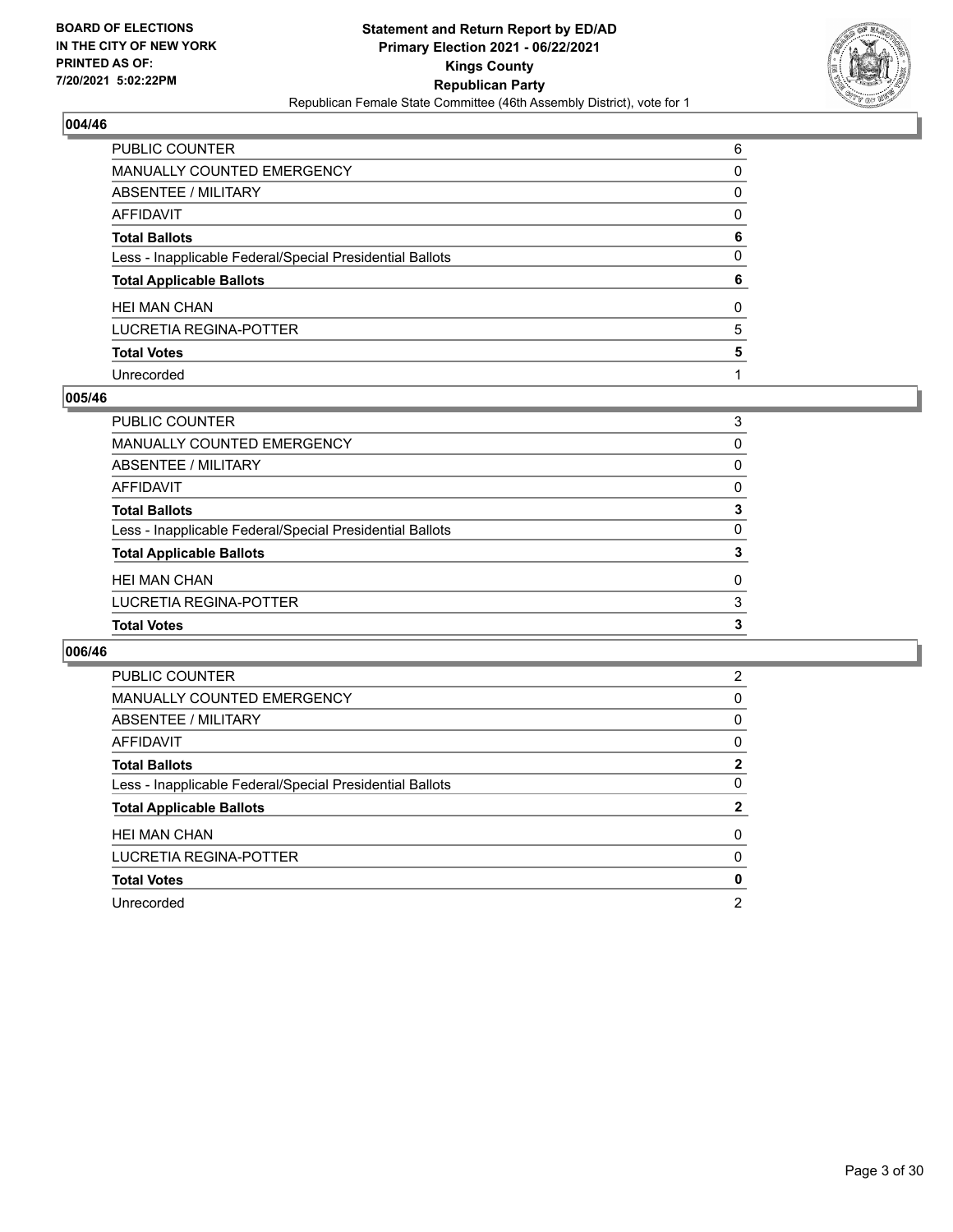

| <b>Total Votes</b>                                       |   |
|----------------------------------------------------------|---|
| LUCRETIA REGINA-POTTER                                   | 2 |
| <b>HEI MAN CHAN</b>                                      | 5 |
| <b>Total Applicable Ballots</b>                          |   |
| Less - Inapplicable Federal/Special Presidential Ballots | 0 |
| <b>Total Ballots</b>                                     |   |
| AFFIDAVIT                                                | 0 |
| <b>ABSENTEE / MILITARY</b>                               | 0 |
| MANUALLY COUNTED EMERGENCY                               |   |
| <b>PUBLIC COUNTER</b>                                    | 6 |

#### **008/46**

| PUBLIC COUNTER                                           | 9        |
|----------------------------------------------------------|----------|
| <b>MANUALLY COUNTED EMERGENCY</b>                        | 0        |
| ABSENTEE / MILITARY                                      |          |
| <b>AFFIDAVIT</b>                                         | 0        |
| <b>Total Ballots</b>                                     | 10       |
| Less - Inapplicable Federal/Special Presidential Ballots | $\Omega$ |
| <b>Total Applicable Ballots</b>                          | 10       |
| <b>HEI MAN CHAN</b>                                      |          |
| <b>LUCRETIA REGINA-POTTER</b>                            | 3        |
| <b>Total Votes</b>                                       | 4        |
| Unrecorded                                               | 6        |

| <b>PUBLIC COUNTER</b>                                    | 5        |
|----------------------------------------------------------|----------|
| MANUALLY COUNTED EMERGENCY                               | 0        |
| ABSENTEE / MILITARY                                      | $\Omega$ |
| AFFIDAVIT                                                | 0        |
| <b>Total Ballots</b>                                     | 5        |
| Less - Inapplicable Federal/Special Presidential Ballots | 0        |
| <b>Total Applicable Ballots</b>                          | 5        |
| <b>HEI MAN CHAN</b>                                      |          |
| LUCRETIA REGINA-POTTER                                   | 4        |
| <b>Total Votes</b>                                       | 5        |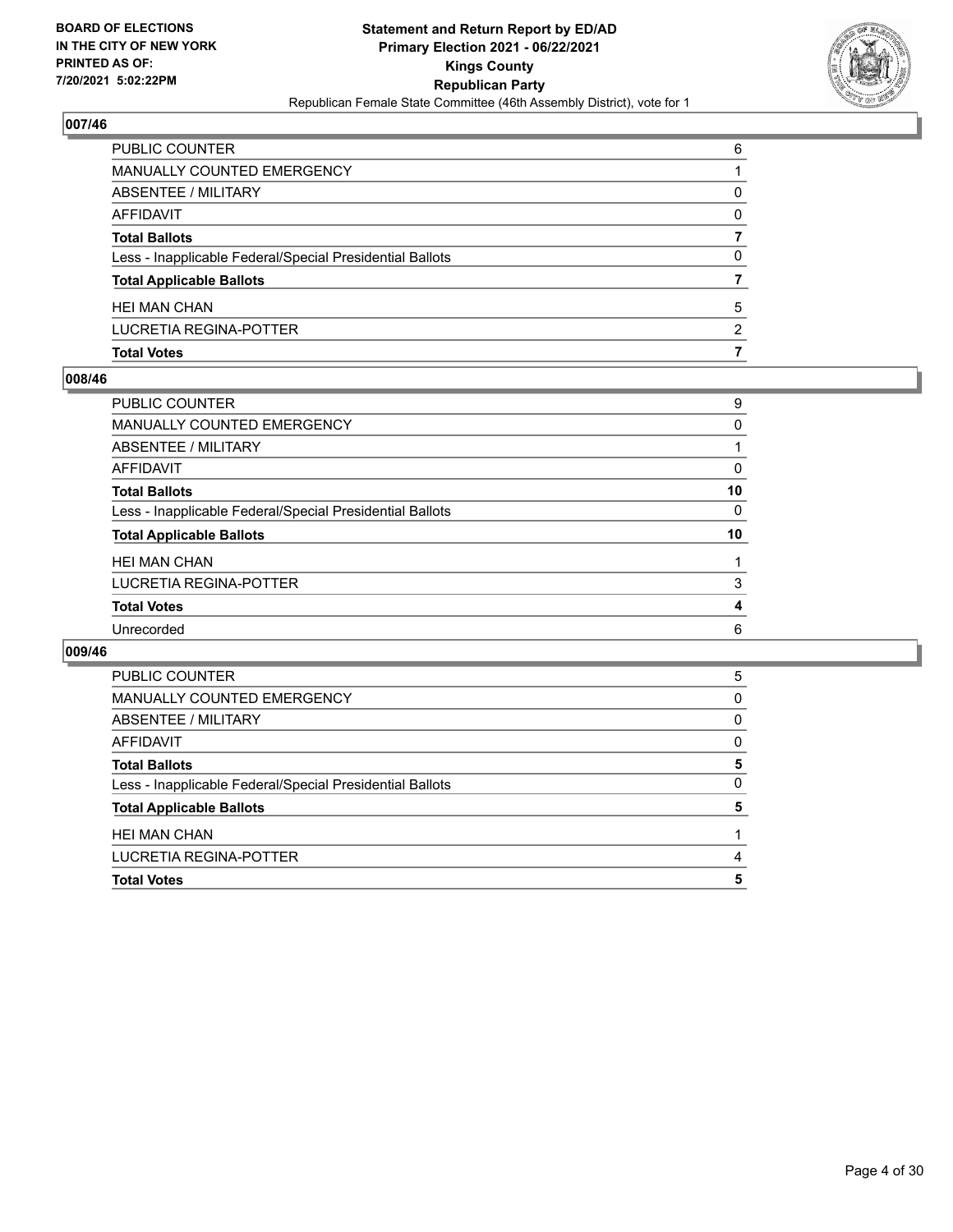

| PUBLIC COUNTER                                           | 5        |
|----------------------------------------------------------|----------|
| MANUALLY COUNTED EMERGENCY                               | $\Omega$ |
| ABSENTEE / MILITARY                                      | $\Omega$ |
| <b>AFFIDAVIT</b>                                         | $\Omega$ |
| <b>Total Ballots</b>                                     | 5        |
| Less - Inapplicable Federal/Special Presidential Ballots | $\Omega$ |
| <b>Total Applicable Ballots</b>                          | 5        |
| <b>HEI MAN CHAN</b>                                      |          |
| LUCRETIA REGINA-POTTER                                   | 3        |
| <b>Total Votes</b>                                       | 4        |
| Unrecorded                                               |          |

#### **011/46**

| PUBLIC COUNTER                                           | 14       |
|----------------------------------------------------------|----------|
| <b>MANUALLY COUNTED EMERGENCY</b>                        | 2        |
| ABSENTEE / MILITARY                                      | 5        |
| AFFIDAVIT                                                | $\Omega$ |
| <b>Total Ballots</b>                                     | 21       |
| Less - Inapplicable Federal/Special Presidential Ballots | $\Omega$ |
| <b>Total Applicable Ballots</b>                          | 21       |
| <b>HEI MAN CHAN</b>                                      | 4        |
| <b>LUCRETIA REGINA-POTTER</b>                            | 9        |
| <b>Total Votes</b>                                       | 13       |
| Unrecorded                                               | 8        |

| PUBLIC COUNTER                                           | 5 |
|----------------------------------------------------------|---|
| <b>MANUALLY COUNTED EMERGENCY</b>                        | 0 |
| ABSENTEE / MILITARY                                      | 0 |
| AFFIDAVIT                                                | 0 |
| <b>Total Ballots</b>                                     | 5 |
| Less - Inapplicable Federal/Special Presidential Ballots | 0 |
| <b>Total Applicable Ballots</b>                          | 5 |
|                                                          |   |
| <b>HEI MAN CHAN</b>                                      |   |
| LUCRETIA REGINA-POTTER                                   | 2 |
| <b>Total Votes</b>                                       | 3 |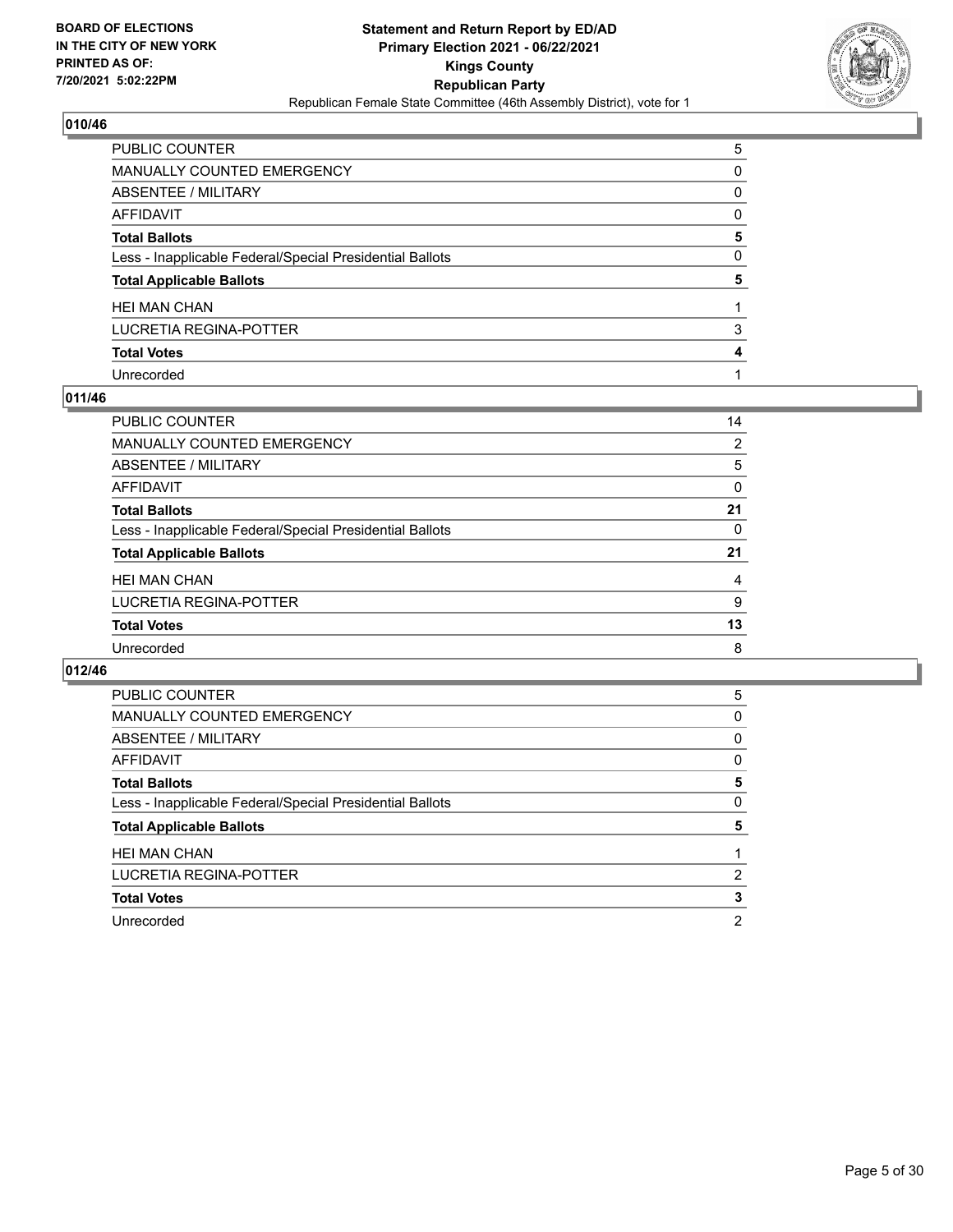

| <b>Total Votes</b>                                       | 3             |
|----------------------------------------------------------|---------------|
| LUCRETIA REGINA-POTTER                                   |               |
| <b>HEI MAN CHAN</b>                                      | $\mathcal{P}$ |
| <b>Total Applicable Ballots</b>                          | 3             |
| Less - Inapplicable Federal/Special Presidential Ballots | 0             |
| <b>Total Ballots</b>                                     | 3             |
| AFFIDAVIT                                                | 0             |
| <b>ABSENTEE / MILITARY</b>                               | 0             |
| MANUALLY COUNTED EMERGENCY                               | 0             |
| PUBLIC COUNTER                                           | 3             |

#### **014/46**

| PUBLIC COUNTER                                           | 5              |
|----------------------------------------------------------|----------------|
| <b>MANUALLY COUNTED EMERGENCY</b>                        | $\Omega$       |
| <b>ABSENTEE / MILITARY</b>                               | 0              |
| <b>AFFIDAVIT</b>                                         | 0              |
| <b>Total Ballots</b>                                     | 5              |
| Less - Inapplicable Federal/Special Presidential Ballots | $\Omega$       |
| <b>Total Applicable Ballots</b>                          | 5              |
| <b>HEI MAN CHAN</b>                                      | 3              |
| <b>LUCRETIA REGINA-POTTER</b>                            | $\Omega$       |
| <b>Total Votes</b>                                       | 3              |
| Unrecorded                                               | $\overline{2}$ |
|                                                          |                |

| <b>PUBLIC COUNTER</b>                                    | 5 |
|----------------------------------------------------------|---|
| <b>MANUALLY COUNTED EMERGENCY</b>                        | 0 |
| ABSENTEE / MILITARY                                      | 0 |
| <b>AFFIDAVIT</b>                                         | 0 |
| <b>Total Ballots</b>                                     | 5 |
| Less - Inapplicable Federal/Special Presidential Ballots | 0 |
| <b>Total Applicable Ballots</b>                          | 5 |
|                                                          |   |
| <b>HEI MAN CHAN</b>                                      |   |
| LUCRETIA REGINA-POTTER                                   | 3 |
| <b>Total Votes</b>                                       | 4 |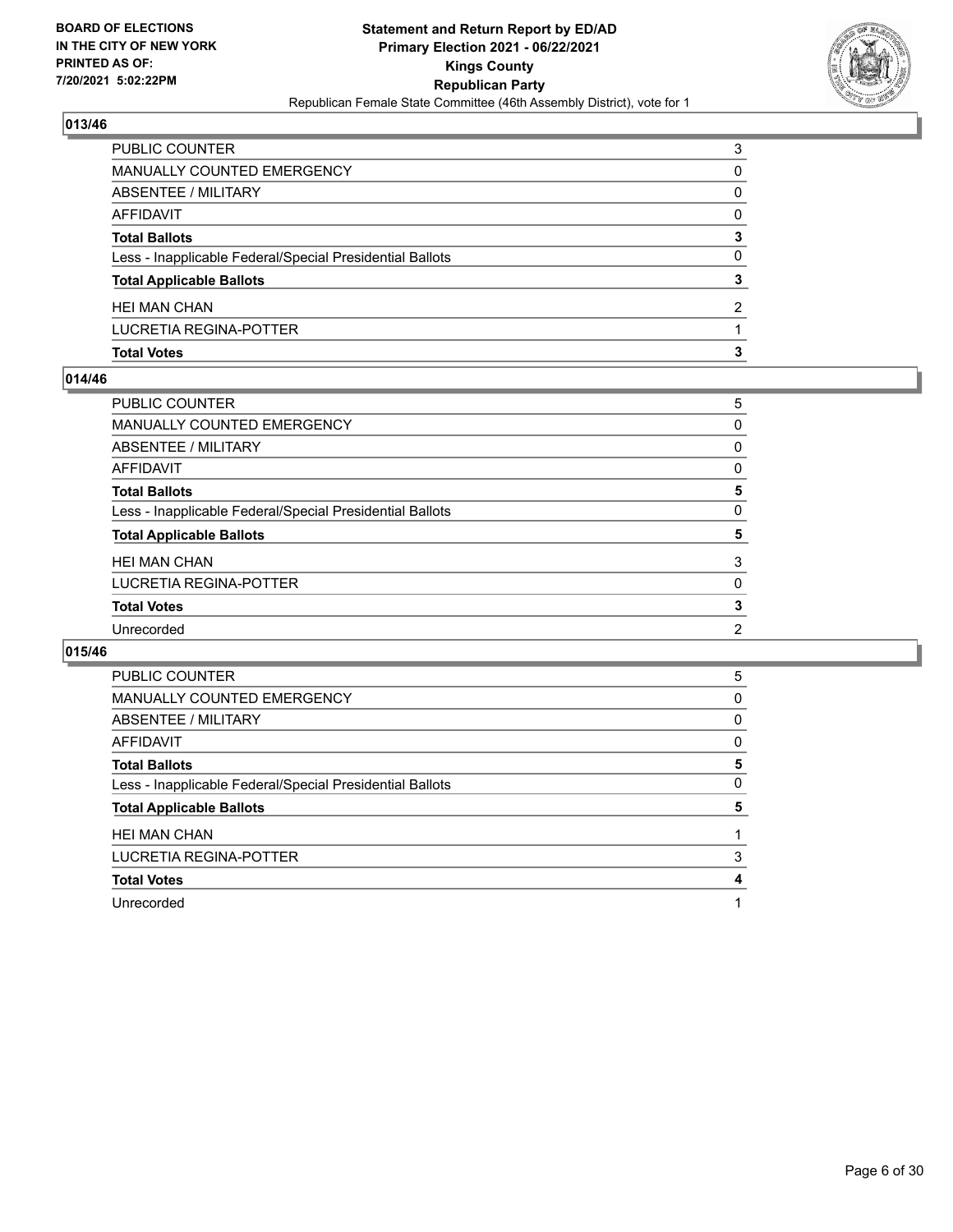

| PUBLIC COUNTER                                           | 4        |
|----------------------------------------------------------|----------|
| <b>MANUALLY COUNTED EMERGENCY</b>                        | 0        |
| ABSENTEE / MILITARY                                      | $\Omega$ |
| <b>AFFIDAVIT</b>                                         | $\Omega$ |
| <b>Total Ballots</b>                                     | 4        |
| Less - Inapplicable Federal/Special Presidential Ballots | $\Omega$ |
| <b>Total Applicable Ballots</b>                          | 4        |
| <b>HEI MAN CHAN</b>                                      | 2        |
| <b>LUCRETIA REGINA-POTTER</b>                            |          |
| <b>Total Votes</b>                                       | 3        |
| Unrecorded                                               |          |

#### **017/46**

| <b>PUBLIC COUNTER</b>                                    | 44       |
|----------------------------------------------------------|----------|
| <b>MANUALLY COUNTED EMERGENCY</b>                        | $\Omega$ |
| ABSENTEE / MILITARY                                      | $\Omega$ |
| AFFIDAVIT                                                | 0        |
| <b>Total Ballots</b>                                     | 44       |
| Less - Inapplicable Federal/Special Presidential Ballots | $\Omega$ |
| <b>Total Applicable Ballots</b>                          | 44       |
| <b>HEI MAN CHAN</b>                                      | 14       |
| LUCRETIA REGINA-POTTER                                   | 11       |
| <b>Total Votes</b>                                       | 25       |
| Unrecorded                                               | 19       |

| PUBLIC COUNTER                                           | 27       |
|----------------------------------------------------------|----------|
| <b>MANUALLY COUNTED EMERGENCY</b>                        | 0        |
| ABSENTEE / MILITARY                                      | 3        |
| AFFIDAVIT                                                | $\Omega$ |
| <b>Total Ballots</b>                                     | 30       |
| Less - Inapplicable Federal/Special Presidential Ballots | $\Omega$ |
| <b>Total Applicable Ballots</b>                          | 30       |
| <b>HEI MAN CHAN</b>                                      | 6        |
|                                                          |          |
| LUCRETIA REGINA-POTTER                                   | 9        |
| <b>Total Votes</b>                                       | 15       |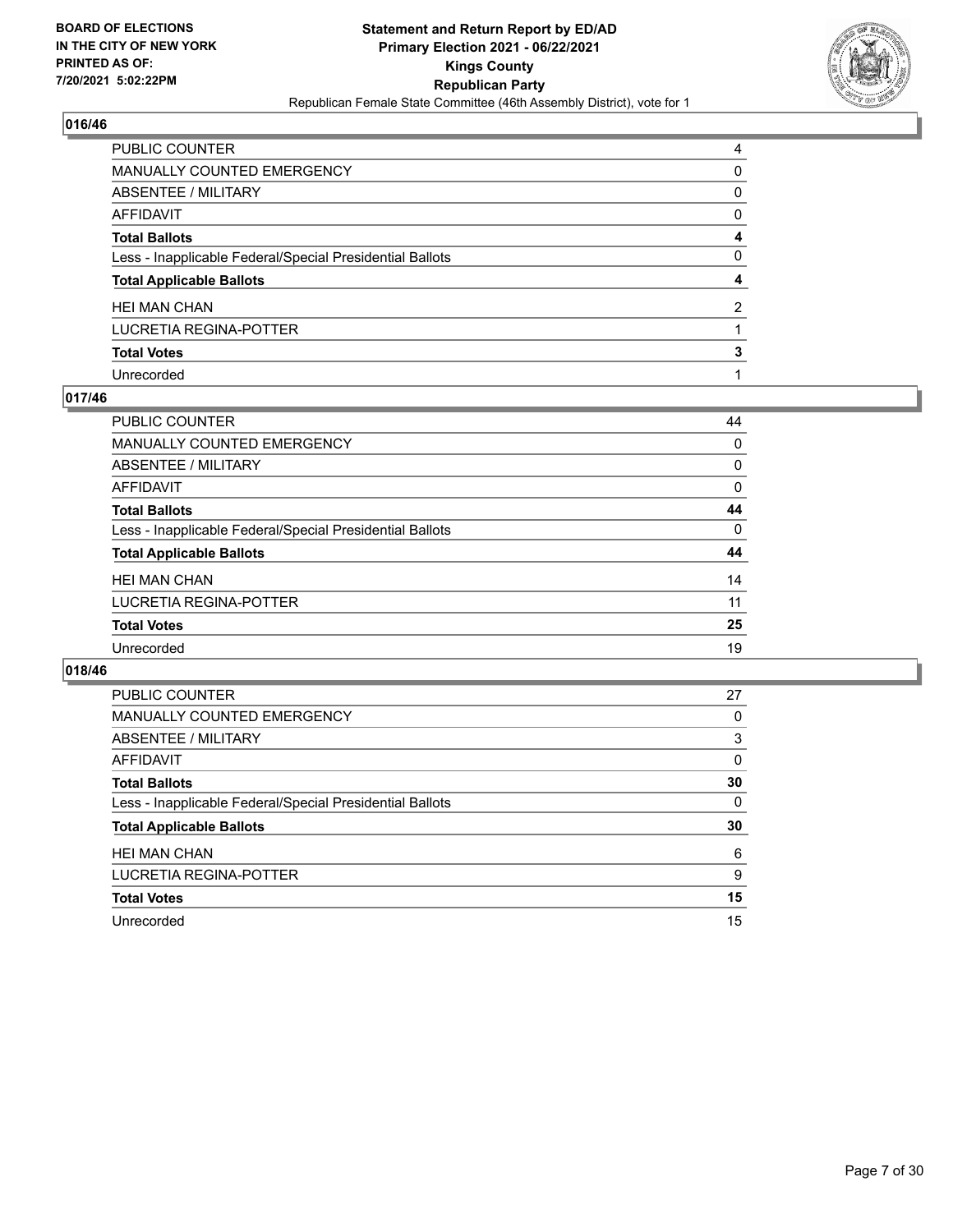

| PUBLIC COUNTER                                           | 50       |
|----------------------------------------------------------|----------|
| MANUALLY COUNTED EMERGENCY                               | $\Omega$ |
| <b>ABSENTEE / MILITARY</b>                               | $\Omega$ |
| <b>AFFIDAVIT</b>                                         | 2        |
| <b>Total Ballots</b>                                     | 52       |
| Less - Inapplicable Federal/Special Presidential Ballots | 0        |
| <b>Total Applicable Ballots</b>                          | 52       |
| <b>HEI MAN CHAN</b>                                      | 19       |
| <b>LUCRETIA REGINA-POTTER</b>                            | 25       |
| <b>Total Votes</b>                                       | 44       |
| Unrecorded                                               | 8        |

#### **020/46**

| <b>PUBLIC COUNTER</b>                                    | 13       |
|----------------------------------------------------------|----------|
| <b>MANUALLY COUNTED EMERGENCY</b>                        | 0        |
| ABSENTEE / MILITARY                                      | 0        |
| AFFIDAVIT                                                | $\Omega$ |
| <b>Total Ballots</b>                                     | 13       |
| Less - Inapplicable Federal/Special Presidential Ballots | 0        |
| <b>Total Applicable Ballots</b>                          | 13       |
| <b>HEI MAN CHAN</b>                                      | 4        |
| LUCRETIA REGINA-POTTER                                   | 2        |
| <b>Total Votes</b>                                       | 6        |
| Unrecorded                                               |          |
|                                                          |          |

| PUBLIC COUNTER                                           | 79       |
|----------------------------------------------------------|----------|
| <b>MANUALLY COUNTED EMERGENCY</b>                        | 0        |
| <b>ABSENTEE / MILITARY</b>                               | 0        |
| AFFIDAVIT                                                | $\Omega$ |
| <b>Total Ballots</b>                                     | 79       |
| Less - Inapplicable Federal/Special Presidential Ballots | $\Omega$ |
| <b>Total Applicable Ballots</b>                          | 79       |
| <b>HEI MAN CHAN</b>                                      | 19       |
| LUCRETIA REGINA-POTTER                                   | 37       |
| <b>Total Votes</b>                                       | 56       |
| Unrecorded                                               | 23       |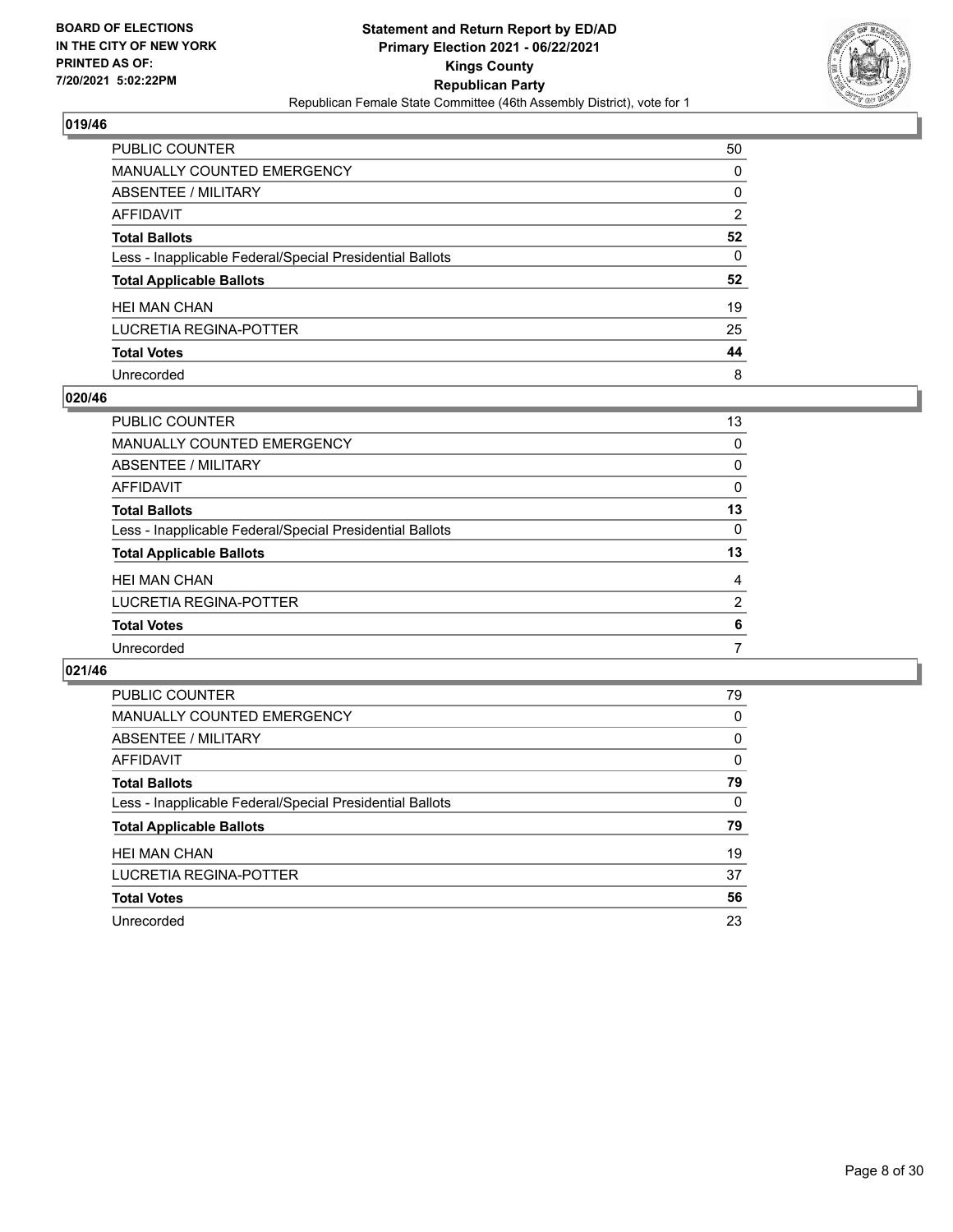

| PUBLIC COUNTER                                           | 45              |
|----------------------------------------------------------|-----------------|
| <b>MANUALLY COUNTED EMERGENCY</b>                        | 0               |
| <b>ABSENTEE / MILITARY</b>                               |                 |
| <b>AFFIDAVIT</b>                                         |                 |
| <b>Total Ballots</b>                                     | 47              |
| Less - Inapplicable Federal/Special Presidential Ballots | 0               |
| <b>Total Applicable Ballots</b>                          | 47              |
| <b>HEI MAN CHAN</b>                                      | 16              |
| LUCRETIA REGINA-POTTER                                   | 16              |
| <b>Total Votes</b>                                       | $32\phantom{a}$ |
| Unrecorded                                               | 15              |

#### **023/46**

| <b>PUBLIC COUNTER</b>                                    | 51       |
|----------------------------------------------------------|----------|
| <b>MANUALLY COUNTED EMERGENCY</b>                        | 0        |
| ABSENTEE / MILITARY                                      | 0        |
| AFFIDAVIT                                                |          |
| <b>Total Ballots</b>                                     | 52       |
| Less - Inapplicable Federal/Special Presidential Ballots | $\Omega$ |
| <b>Total Applicable Ballots</b>                          | 52       |
| <b>HEI MAN CHAN</b>                                      | 15       |
| LUCRETIA REGINA-POTTER                                   | 15       |
| <b>Total Votes</b>                                       | 30       |
| Unrecorded                                               | 22       |

| PUBLIC COUNTER                                           | 61             |
|----------------------------------------------------------|----------------|
| <b>MANUALLY COUNTED EMERGENCY</b>                        | 0              |
| ABSENTEE / MILITARY                                      | $\Omega$       |
| <b>AFFIDAVIT</b>                                         | $\overline{2}$ |
| <b>Total Ballots</b>                                     | 63             |
| Less - Inapplicable Federal/Special Presidential Ballots | 0              |
| <b>Total Applicable Ballots</b>                          | 63             |
| <b>HEI MAN CHAN</b>                                      | 21             |
| LUCRETIA REGINA-POTTER                                   | 33             |
| <b>Total Votes</b>                                       | 54             |
| Unrecorded                                               | 9              |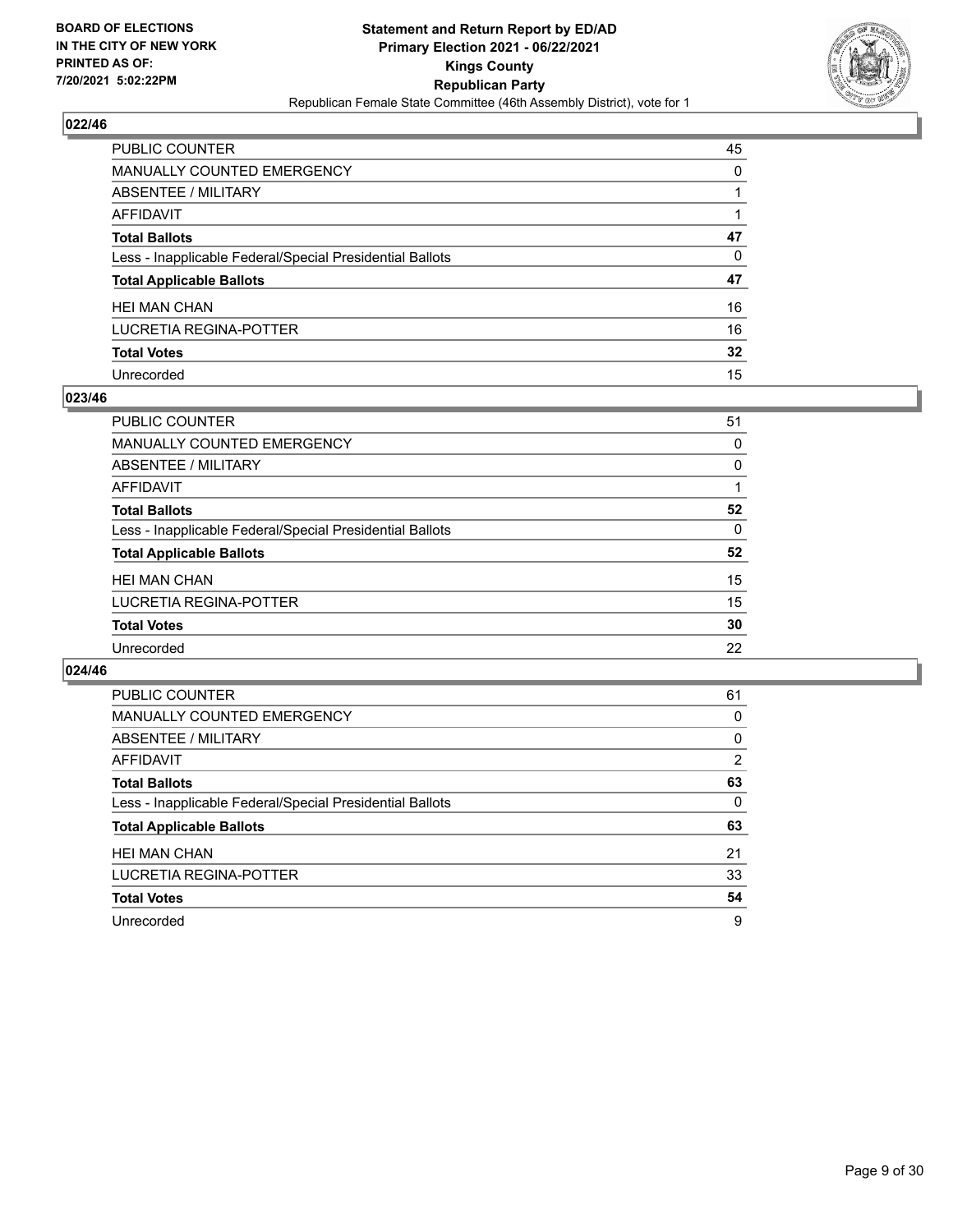

| PUBLIC COUNTER                                           | 59           |
|----------------------------------------------------------|--------------|
| <b>MANUALLY COUNTED EMERGENCY</b>                        | $\Omega$     |
| ABSENTEE / MILITARY                                      |              |
| <b>AFFIDAVIT</b>                                         | 0            |
| <b>Total Ballots</b>                                     | 60           |
| Less - Inapplicable Federal/Special Presidential Ballots | $\mathbf{0}$ |
| <b>Total Applicable Ballots</b>                          | 60           |
| <b>HEI MAN CHAN</b>                                      | 13           |
| <b>LUCRETIA REGINA-POTTER</b>                            | 18           |
| <b>Total Votes</b>                                       | 31           |
| Unrecorded                                               | 29           |

#### **026/46**

| <b>PUBLIC COUNTER</b>                                    | 34       |
|----------------------------------------------------------|----------|
| <b>MANUALLY COUNTED EMERGENCY</b>                        | 0        |
| ABSENTEE / MILITARY                                      |          |
| AFFIDAVIT                                                | $\Omega$ |
| <b>Total Ballots</b>                                     | 35       |
| Less - Inapplicable Federal/Special Presidential Ballots | $\Omega$ |
| <b>Total Applicable Ballots</b>                          | 35       |
| <b>HEI MAN CHAN</b>                                      | 6        |
| LUCRETIA REGINA-POTTER                                   | 14       |
| <b>Total Votes</b>                                       | 20       |
| Unrecorded                                               | 15       |

| PUBLIC COUNTER                                           | 45 |
|----------------------------------------------------------|----|
| <b>MANUALLY COUNTED EMERGENCY</b>                        | 0  |
| ABSENTEE / MILITARY                                      | 0  |
| <b>AFFIDAVIT</b>                                         | 0  |
| <b>Total Ballots</b>                                     | 45 |
| Less - Inapplicable Federal/Special Presidential Ballots | 0  |
| <b>Total Applicable Ballots</b>                          | 45 |
| <b>HEI MAN CHAN</b>                                      | 14 |
| LUCRETIA REGINA-POTTER                                   | 14 |
| <b>Total Votes</b>                                       | 28 |
| Unrecorded                                               | 17 |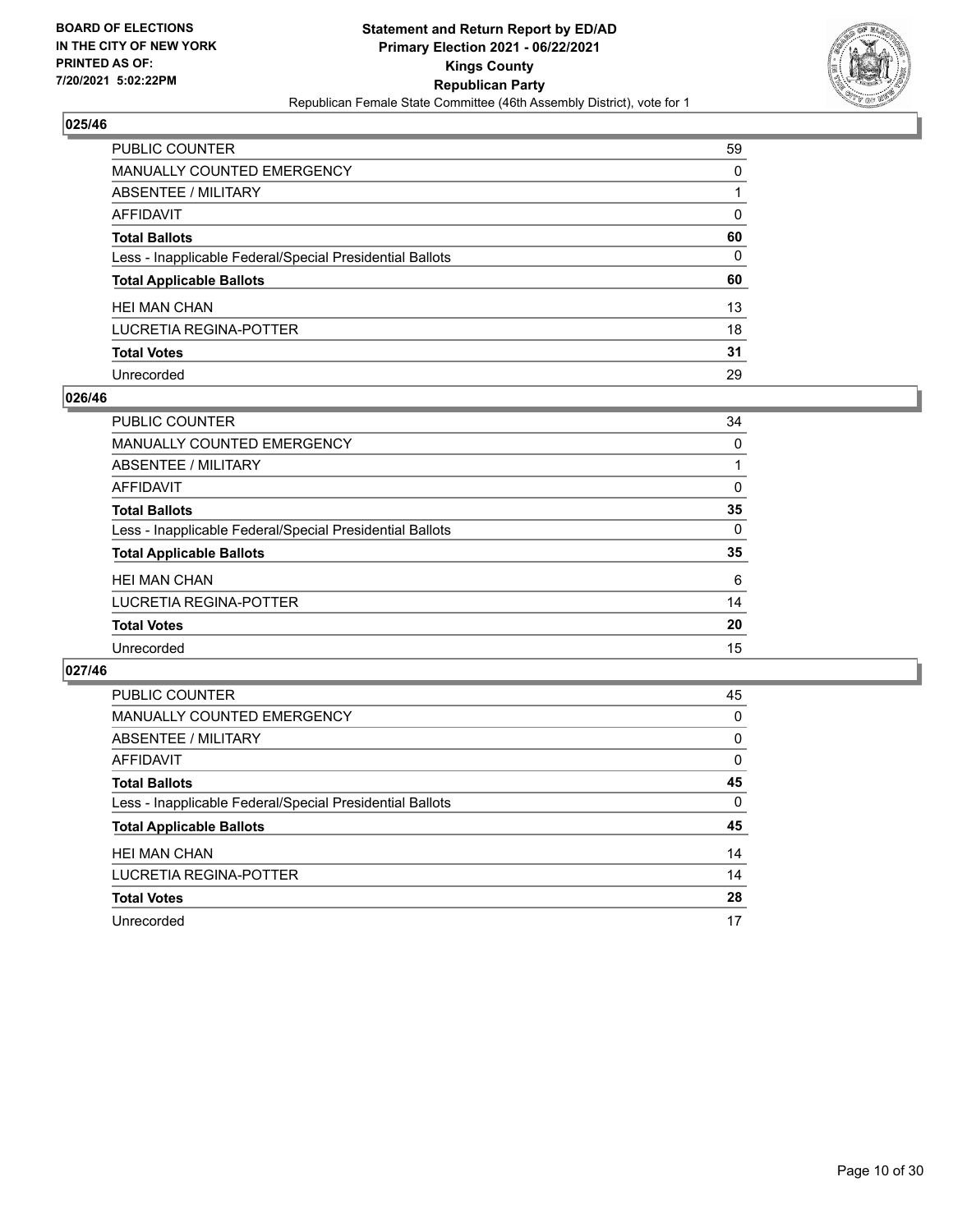

| PUBLIC COUNTER                                           | 36 |
|----------------------------------------------------------|----|
| <b>MANUALLY COUNTED EMERGENCY</b>                        | 0  |
| <b>ABSENTEE / MILITARY</b>                               | 0  |
| <b>AFFIDAVIT</b>                                         | 0  |
| <b>Total Ballots</b>                                     | 36 |
| Less - Inapplicable Federal/Special Presidential Ballots | 0  |
| <b>Total Applicable Ballots</b>                          | 36 |
| <b>HEI MAN CHAN</b>                                      | 9  |
| LUCRETIA REGINA-POTTER                                   | 13 |
| <b>Total Votes</b>                                       | 22 |
| Unrecorded                                               | 14 |

#### **029/46**

| <b>PUBLIC COUNTER</b>                                    | 57             |
|----------------------------------------------------------|----------------|
| <b>MANUALLY COUNTED EMERGENCY</b>                        | 0              |
| ABSENTEE / MILITARY                                      | 0              |
| AFFIDAVIT                                                | $\overline{2}$ |
| <b>Total Ballots</b>                                     | 59             |
| Less - Inapplicable Federal/Special Presidential Ballots | $\Omega$       |
| <b>Total Applicable Ballots</b>                          | 59             |
| <b>HEI MAN CHAN</b>                                      | 19             |
| LUCRETIA REGINA-POTTER                                   | 30             |
| <b>Total Votes</b>                                       | 49             |
| Unrecorded                                               | 10             |

| PUBLIC COUNTER                                           | 71       |
|----------------------------------------------------------|----------|
| <b>MANUALLY COUNTED EMERGENCY</b>                        | 0        |
| ABSENTEE / MILITARY                                      | 0        |
| AFFIDAVIT                                                |          |
| <b>Total Ballots</b>                                     | 72       |
| Less - Inapplicable Federal/Special Presidential Ballots | $\Omega$ |
| <b>Total Applicable Ballots</b>                          | 72       |
| <b>HEI MAN CHAN</b>                                      | 21       |
| LUCRETIA REGINA-POTTER                                   | 23       |
| <b>Total Votes</b>                                       | 44       |
| Unrecorded                                               | 28       |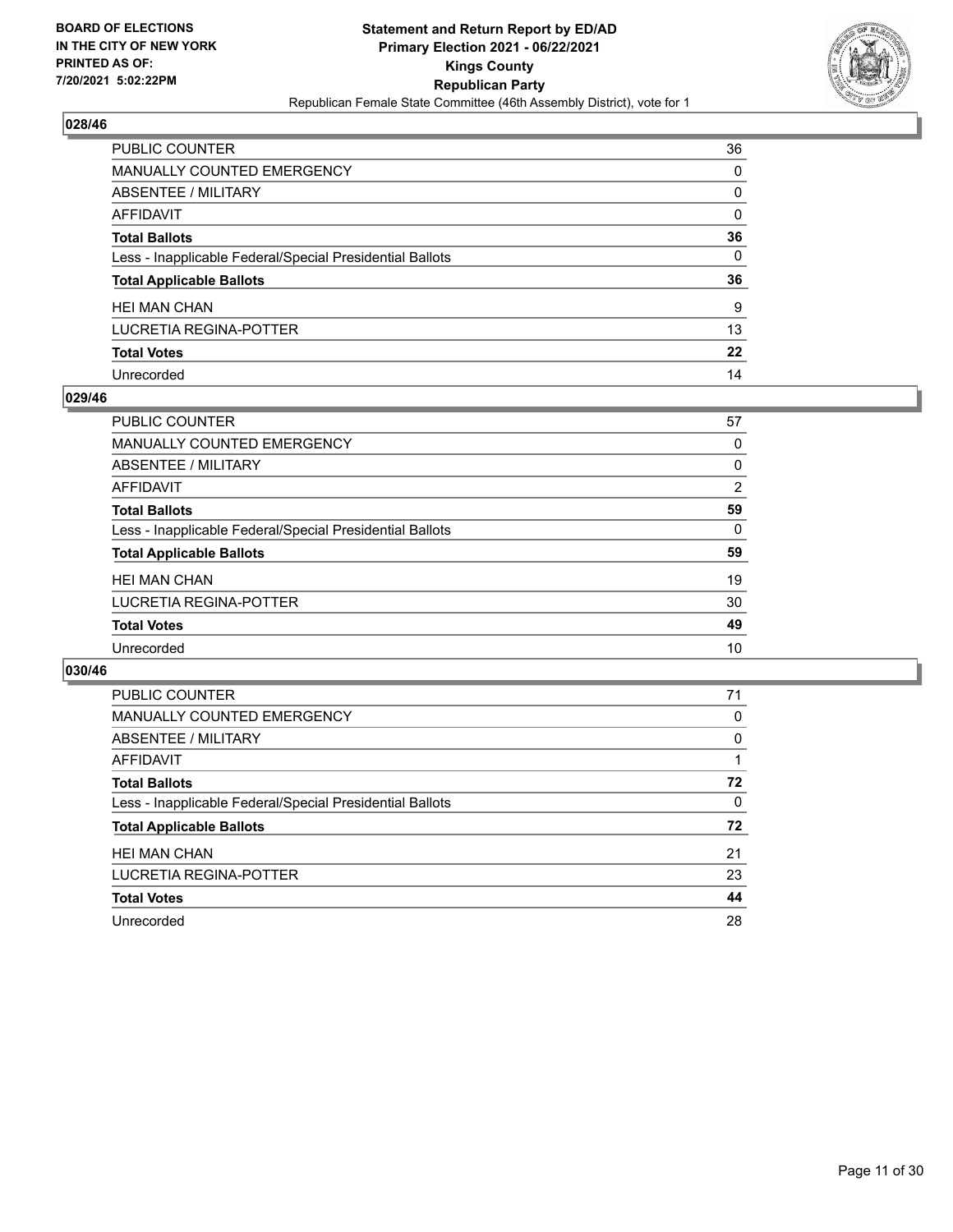

| PUBLIC COUNTER                                           | 30                |
|----------------------------------------------------------|-------------------|
| <b>MANUALLY COUNTED EMERGENCY</b>                        | $\Omega$          |
| <b>ABSENTEE / MILITARY</b>                               | 2                 |
| <b>AFFIDAVIT</b>                                         | $\Omega$          |
| <b>Total Ballots</b>                                     | 32                |
| Less - Inapplicable Federal/Special Presidential Ballots | 0                 |
| <b>Total Applicable Ballots</b>                          | 32                |
| <b>HEI MAN CHAN</b>                                      | 13                |
| LUCRETIA REGINA-POTTER                                   | $12 \overline{ }$ |
| <b>Total Votes</b>                                       | 25                |
| Unrecorded                                               | 7                 |

#### **032/46**

| PUBLIC COUNTER                                           | 8              |
|----------------------------------------------------------|----------------|
| MANUALLY COUNTED EMERGENCY                               | 0              |
| ABSENTEE / MILITARY                                      | 0              |
| AFFIDAVIT                                                | 0              |
| <b>Total Ballots</b>                                     | 8              |
| Less - Inapplicable Federal/Special Presidential Ballots | $\Omega$       |
| <b>Total Applicable Ballots</b>                          | 8              |
| <b>HEI MAN CHAN</b>                                      | $\overline{2}$ |
| LUCRETIA REGINA-POTTER                                   | 3              |
| <b>Total Votes</b>                                       | 5              |
| Unrecorded                                               | 3              |

| <b>PUBLIC COUNTER</b>                                    | 6 |
|----------------------------------------------------------|---|
| MANUALLY COUNTED EMERGENCY                               | 0 |
| ABSENTEE / MILITARY                                      | 0 |
| AFFIDAVIT                                                | 0 |
| <b>Total Ballots</b>                                     | 6 |
| Less - Inapplicable Federal/Special Presidential Ballots | 0 |
| <b>Total Applicable Ballots</b>                          | 6 |
|                                                          |   |
| <b>HEI MAN CHAN</b>                                      | 4 |
| LUCRETIA REGINA-POTTER                                   |   |
| <b>Total Votes</b>                                       | 5 |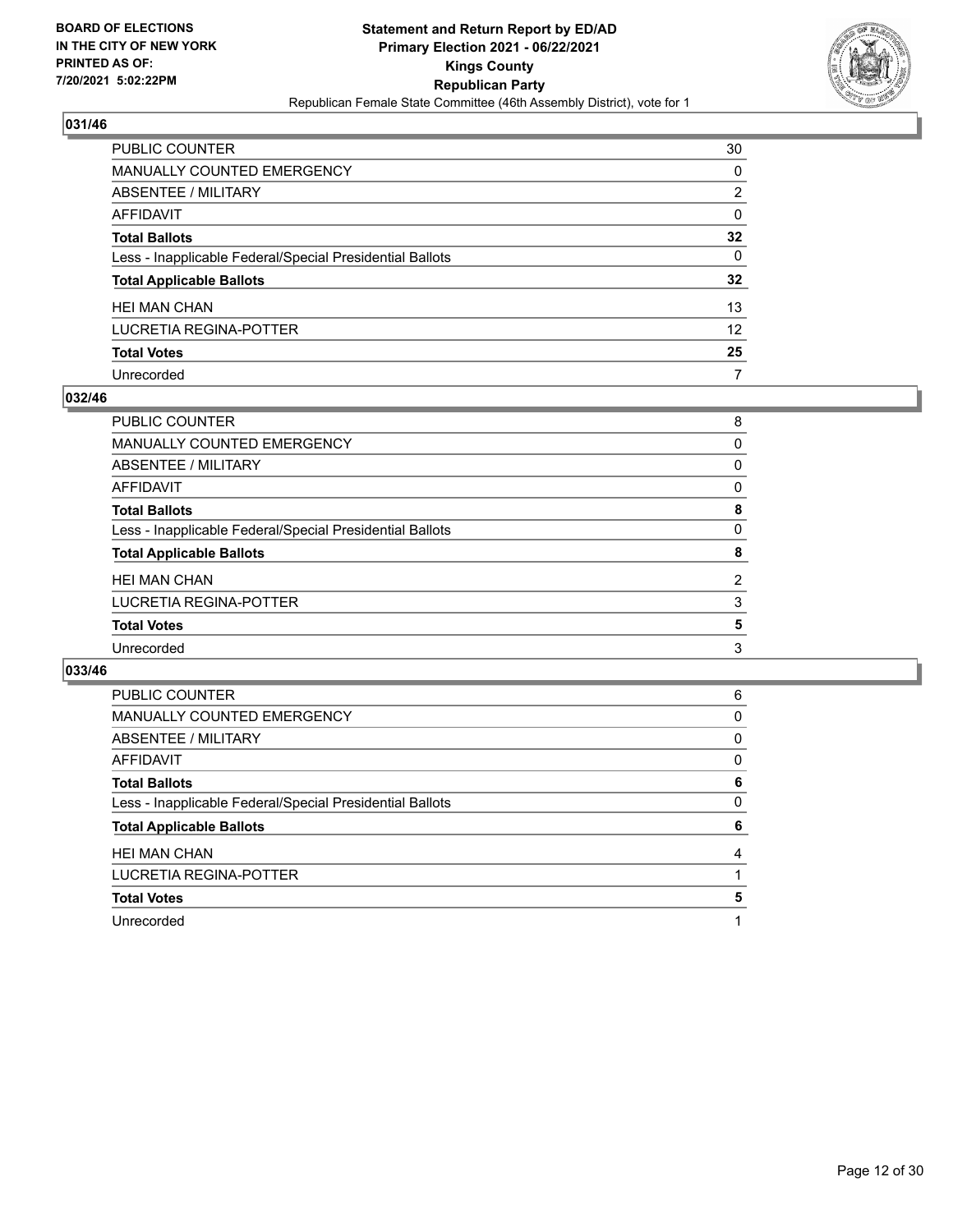

| PUBLIC COUNTER                                           | 14 |
|----------------------------------------------------------|----|
| <b>MANUALLY COUNTED EMERGENCY</b>                        | 0  |
| <b>ABSENTEE / MILITARY</b>                               |    |
| <b>AFFIDAVIT</b>                                         | 0  |
| <b>Total Ballots</b>                                     | 15 |
| Less - Inapplicable Federal/Special Presidential Ballots | 0  |
| <b>Total Applicable Ballots</b>                          | 15 |
| <b>HEI MAN CHAN</b>                                      | 6  |
| LUCRETIA REGINA-POTTER                                   | 5  |
| <b>Total Votes</b>                                       | 11 |
| Unrecorded                                               | 4  |

#### **035/46**

| <b>PUBLIC COUNTER</b>                                    | 13             |
|----------------------------------------------------------|----------------|
| <b>MANUALLY COUNTED EMERGENCY</b>                        | 0              |
| ABSENTEE / MILITARY                                      | $\Omega$       |
| AFFIDAVIT                                                | $\Omega$       |
| <b>Total Ballots</b>                                     | 13             |
| Less - Inapplicable Federal/Special Presidential Ballots | 0              |
| <b>Total Applicable Ballots</b>                          | 13             |
| <b>HEI MAN CHAN</b>                                      |                |
| LUCRETIA REGINA-POTTER                                   | 4              |
| <b>Total Votes</b>                                       | 11             |
| Unrecorded                                               | $\overline{2}$ |

| PUBLIC COUNTER                                           | 42       |
|----------------------------------------------------------|----------|
| <b>MANUALLY COUNTED EMERGENCY</b>                        | 0        |
| ABSENTEE / MILITARY                                      | 4        |
| <b>AFFIDAVIT</b>                                         | 0        |
| <b>Total Ballots</b>                                     | 46       |
| Less - Inapplicable Federal/Special Presidential Ballots | $\Omega$ |
| <b>Total Applicable Ballots</b>                          | 46       |
| <b>HEI MAN CHAN</b>                                      | 3        |
| LUCRETIA REGINA-POTTER                                   | 32       |
| <b>Total Votes</b>                                       | 35       |
| Unrecorded                                               | 11       |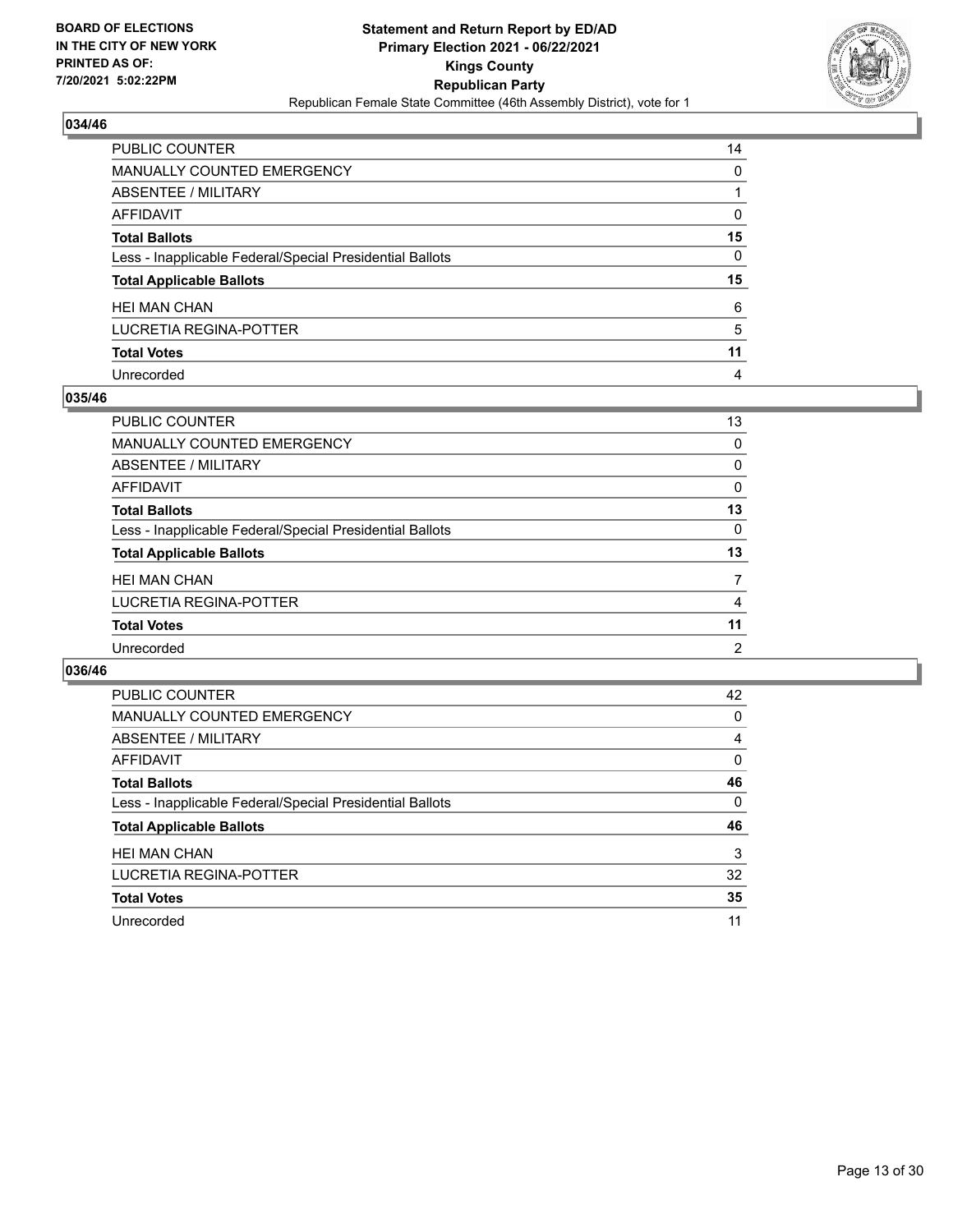

| <b>Total Votes</b>                                       | 0        |
|----------------------------------------------------------|----------|
| LUCRETIA REGINA-POTTER                                   | $\Omega$ |
| <b>HEI MAN CHAN</b>                                      | 0        |
| <b>Total Applicable Ballots</b>                          | 0        |
| Less - Inapplicable Federal/Special Presidential Ballots | 0        |
| <b>Total Ballots</b>                                     | 0        |
| AFFIDAVIT                                                | 0        |
| ABSENTEE / MILITARY                                      | 0        |
| <b>MANUALLY COUNTED EMERGENCY</b>                        | 0        |
| PUBLIC COUNTER                                           | $\Omega$ |

#### **038/46**

| PUBLIC COUNTER                                           | 24            |
|----------------------------------------------------------|---------------|
| MANUALLY COUNTED EMERGENCY                               | $\Omega$      |
| ABSENTEE / MILITARY                                      |               |
| AFFIDAVIT                                                | $\mathcal{P}$ |
| <b>Total Ballots</b>                                     | 27            |
| Less - Inapplicable Federal/Special Presidential Ballots | 0             |
| <b>Total Applicable Ballots</b>                          | 27            |
| <b>HEI MAN CHAN</b>                                      | 11            |
| LUCRETIA REGINA-POTTER                                   | 10            |
| <b>Total Votes</b>                                       | 21            |
| Unrecorded                                               | 6             |
|                                                          |               |

| <b>PUBLIC COUNTER</b>                                    | 10       |
|----------------------------------------------------------|----------|
| <b>MANUALLY COUNTED EMERGENCY</b>                        | 0        |
| ABSENTEE / MILITARY                                      | 0        |
| AFFIDAVIT                                                | $\Omega$ |
| <b>Total Ballots</b>                                     | 10       |
| Less - Inapplicable Federal/Special Presidential Ballots | 0        |
| <b>Total Applicable Ballots</b>                          | 10       |
| <b>HEI MAN CHAN</b>                                      |          |
| LUCRETIA REGINA-POTTER                                   | 3        |
| <b>Total Votes</b>                                       | 4        |
| Unrecorded                                               | 6        |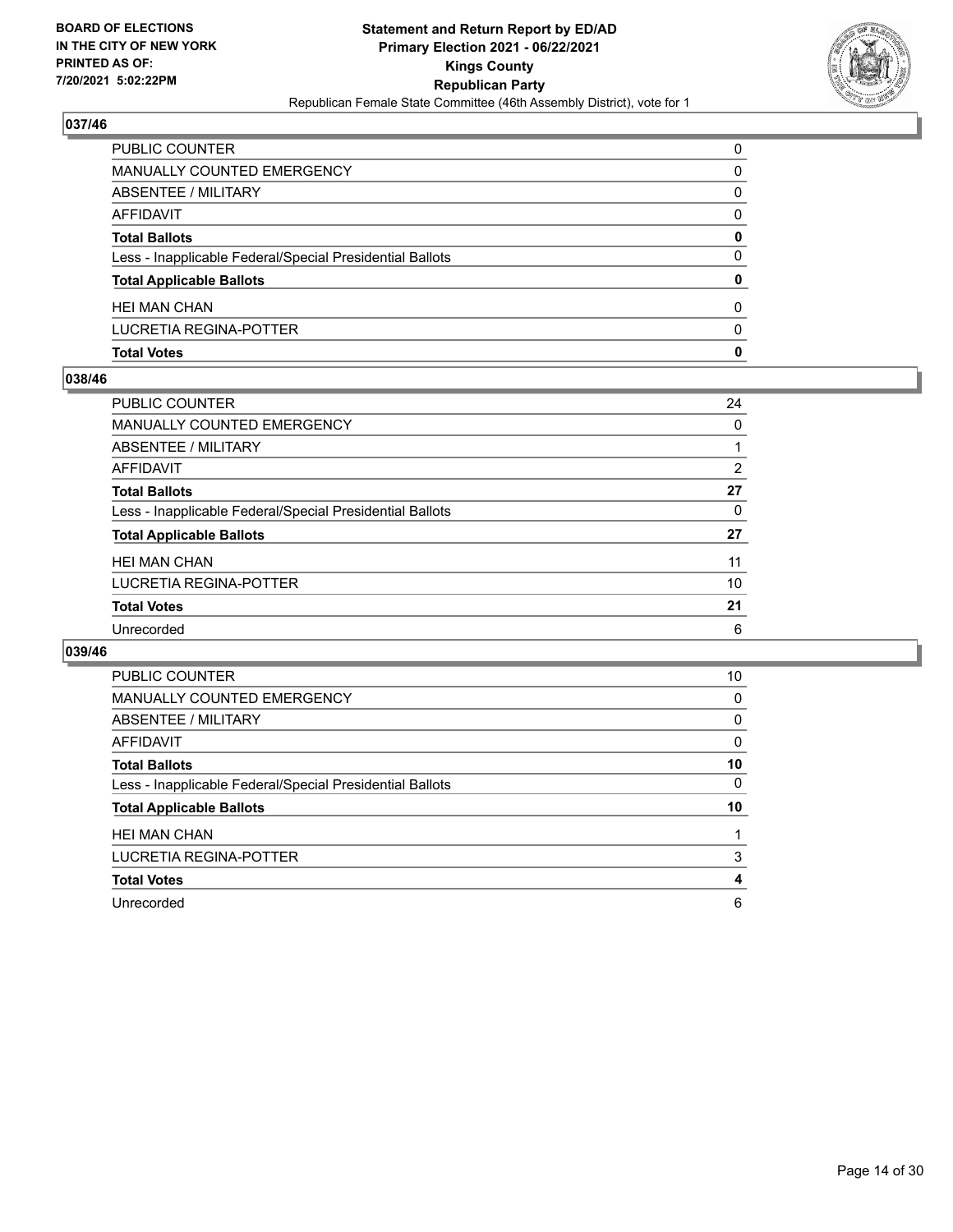

| PUBLIC COUNTER                                           | 12 <sup>2</sup> |
|----------------------------------------------------------|-----------------|
| <b>MANUALLY COUNTED EMERGENCY</b>                        | 0               |
| <b>ABSENTEE / MILITARY</b>                               | 0               |
| <b>AFFIDAVIT</b>                                         | $\Omega$        |
| <b>Total Ballots</b>                                     | 12              |
| Less - Inapplicable Federal/Special Presidential Ballots | $\Omega$        |
| <b>Total Applicable Ballots</b>                          | 12              |
| <b>HEI MAN CHAN</b>                                      | 4               |
| LUCRETIA REGINA-POTTER                                   | 5               |
| <b>Total Votes</b>                                       | 9               |
| Unrecorded                                               | 3               |

#### **041/46**

| <b>PUBLIC COUNTER</b>                                    | 48 |
|----------------------------------------------------------|----|
| <b>MANUALLY COUNTED EMERGENCY</b>                        | 0  |
| ABSENTEE / MILITARY                                      | 3  |
| AFFIDAVIT                                                | 0  |
| <b>Total Ballots</b>                                     | 51 |
| Less - Inapplicable Federal/Special Presidential Ballots | 0  |
| <b>Total Applicable Ballots</b>                          | 51 |
| <b>HEI MAN CHAN</b>                                      | 11 |
| LUCRETIA REGINA-POTTER                                   | 25 |
| ERIC ADAMS (WRITE-IN)                                    |    |
| <b>Total Votes</b>                                       | 37 |
| Unrecorded                                               | 14 |

| PUBLIC COUNTER                                           | 44       |
|----------------------------------------------------------|----------|
| MANUALLY COUNTED EMERGENCY                               | 0        |
| ABSENTEE / MILITARY                                      |          |
| AFFIDAVIT                                                | $\Omega$ |
| <b>Total Ballots</b>                                     | 45       |
| Less - Inapplicable Federal/Special Presidential Ballots | $\Omega$ |
| <b>Total Applicable Ballots</b>                          | 45       |
| <b>HEI MAN CHAN</b>                                      | 9        |
| LUCRETIA REGINA-POTTER                                   | 29       |
| <b>Total Votes</b>                                       | 38       |
| Unrecorded                                               | 7        |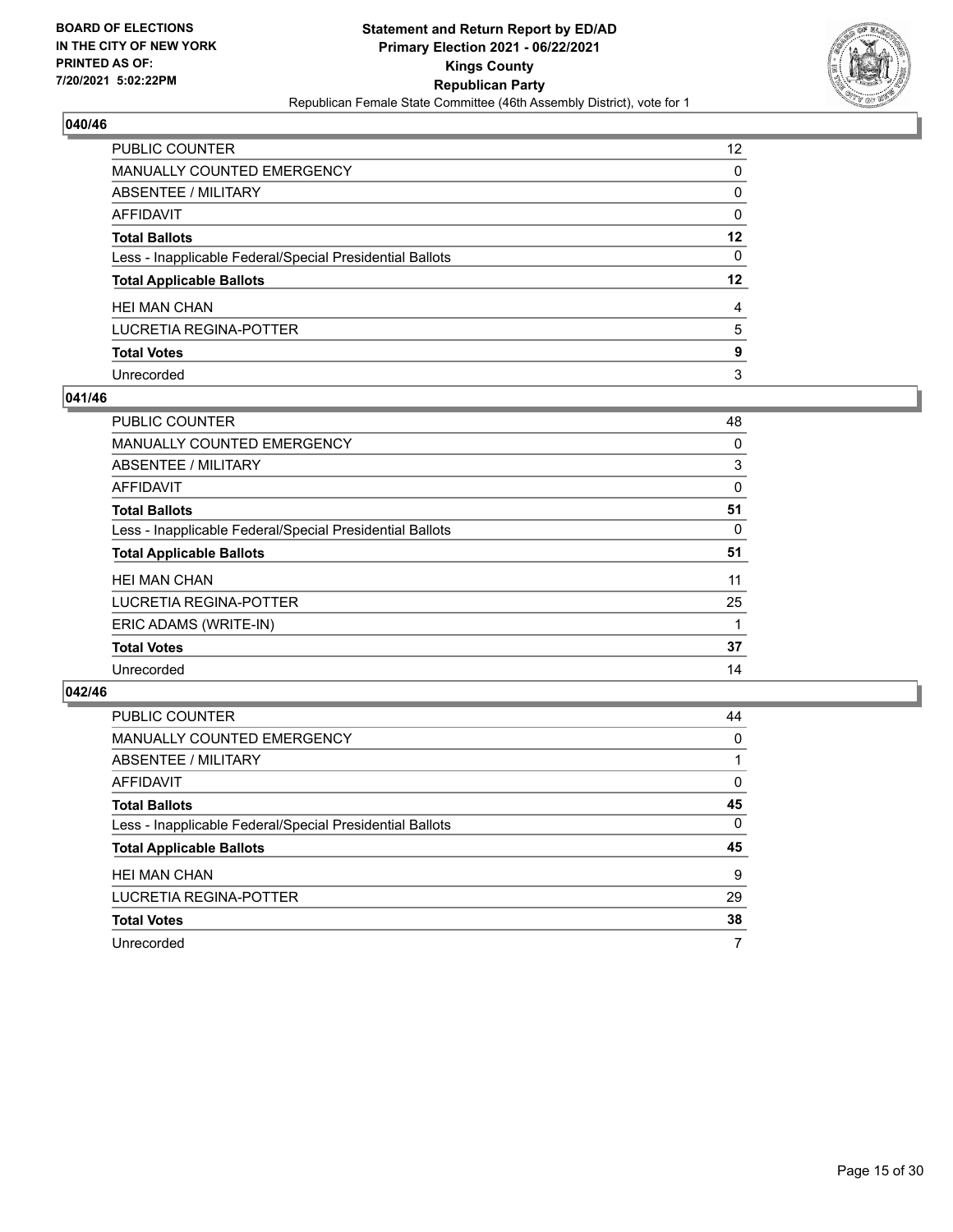

| PUBLIC COUNTER                                           | 11           |
|----------------------------------------------------------|--------------|
| MANUALLY COUNTED EMERGENCY                               | 0            |
| <b>ABSENTEE / MILITARY</b>                               | 2            |
| <b>AFFIDAVIT</b>                                         | $\mathbf{0}$ |
| <b>Total Ballots</b>                                     | 13           |
| Less - Inapplicable Federal/Special Presidential Ballots | 0            |
| <b>Total Applicable Ballots</b>                          | 13           |
| <b>HEI MAN CHAN</b>                                      | 3            |
| <b>LUCRETIA REGINA-POTTER</b>                            | 6            |
| <b>Total Votes</b>                                       | 9            |
| Unrecorded                                               | 4            |

#### **044/46**

| <b>PUBLIC COUNTER</b>                                    | 24       |
|----------------------------------------------------------|----------|
| <b>MANUALLY COUNTED EMERGENCY</b>                        | 0        |
| ABSENTEE / MILITARY                                      | 4        |
| AFFIDAVIT                                                | $\Omega$ |
| <b>Total Ballots</b>                                     | 28       |
| Less - Inapplicable Federal/Special Presidential Ballots | $\Omega$ |
| <b>Total Applicable Ballots</b>                          | 28       |
| <b>HEI MAN CHAN</b>                                      | 7        |
| LUCRETIA REGINA-POTTER                                   | 11       |
| <b>Total Votes</b>                                       | 18       |
| Unrecorded                                               | 10       |
|                                                          |          |

| <b>PUBLIC COUNTER</b>                                    | 23       |
|----------------------------------------------------------|----------|
| <b>MANUALLY COUNTED EMERGENCY</b>                        | 0        |
| ABSENTEE / MILITARY                                      |          |
| AFFIDAVIT                                                | $\Omega$ |
| <b>Total Ballots</b>                                     | 24       |
| Less - Inapplicable Federal/Special Presidential Ballots | 0        |
|                                                          |          |
| <b>Total Applicable Ballots</b>                          | 24       |
| <b>HEI MAN CHAN</b>                                      | 6        |
| LUCRETIA REGINA-POTTER                                   | 7        |
| MAYA WILEY (WRITE-IN)                                    |          |
| <b>Total Votes</b>                                       | 14       |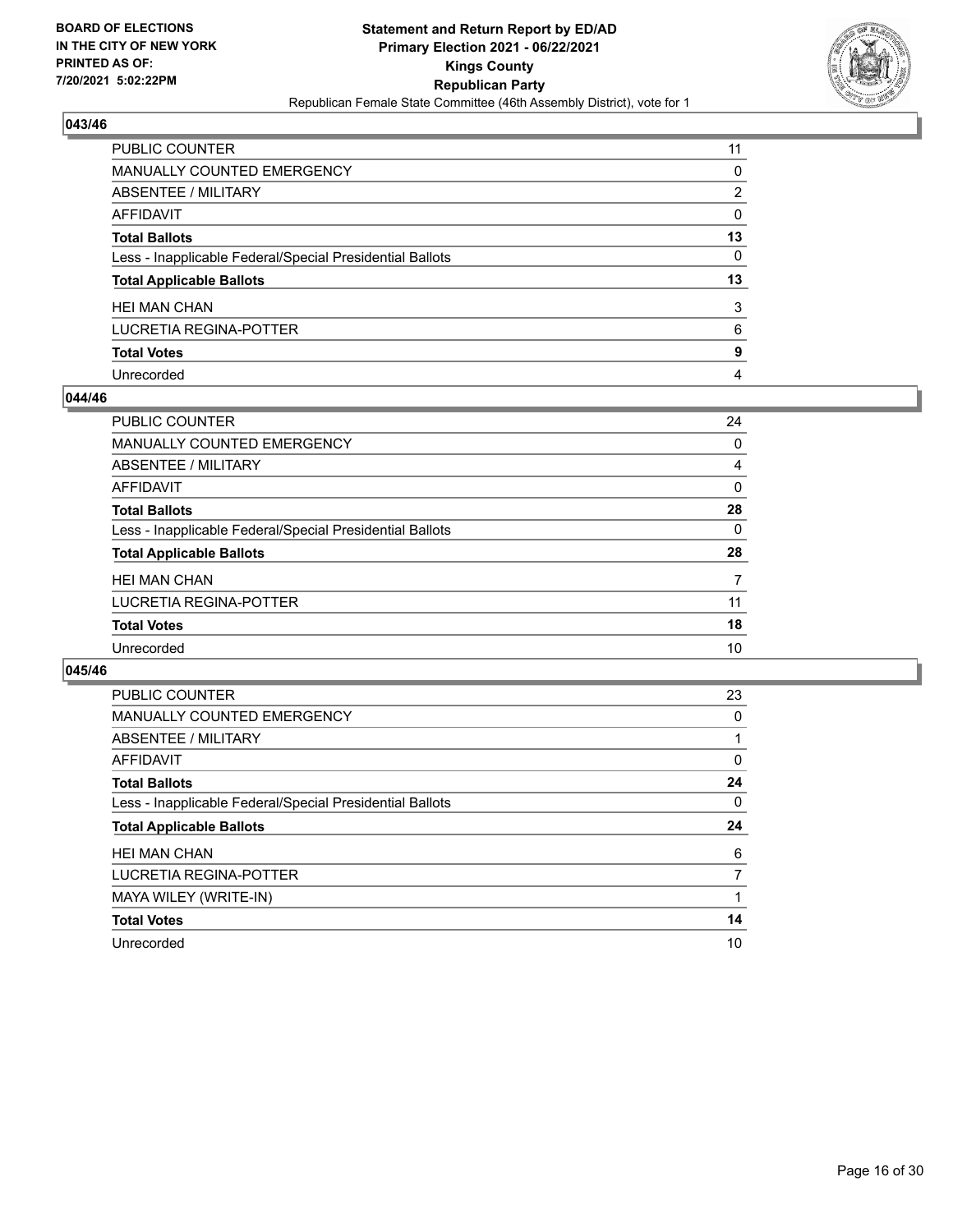

| PUBLIC COUNTER                                           | 30       |
|----------------------------------------------------------|----------|
| <b>MANUALLY COUNTED EMERGENCY</b>                        | 0        |
| <b>ABSENTEE / MILITARY</b>                               |          |
| <b>AFFIDAVIT</b>                                         | $\Omega$ |
| <b>Total Ballots</b>                                     | 37       |
| Less - Inapplicable Federal/Special Presidential Ballots | 0        |
| <b>Total Applicable Ballots</b>                          | 37       |
| <b>HEI MAN CHAN</b>                                      | 11       |
| LUCRETIA REGINA-POTTER                                   | 9        |
| <b>Total Votes</b>                                       | 20       |
| Unrecorded                                               | 17       |

#### **047/46**

| <b>PUBLIC COUNTER</b>                                    | 54             |
|----------------------------------------------------------|----------------|
| <b>MANUALLY COUNTED EMERGENCY</b>                        | $\Omega$       |
| <b>ABSENTEE / MILITARY</b>                               | 4              |
| AFFIDAVIT                                                | $\Omega$       |
| <b>Total Ballots</b>                                     | 58             |
| Less - Inapplicable Federal/Special Presidential Ballots | 0              |
| <b>Total Applicable Ballots</b>                          | 58             |
| <b>HEI MAN CHAN</b>                                      | 9              |
| <b>LUCRETIA REGINA-POTTER</b>                            | 47             |
| <b>Total Votes</b>                                       | 56             |
| Unrecorded                                               | $\overline{2}$ |

| <b>PUBLIC COUNTER</b>                                    | 27 |
|----------------------------------------------------------|----|
| MANUALLY COUNTED EMERGENCY                               | 0  |
| ABSENTEE / MILITARY                                      |    |
| AFFIDAVIT                                                | 0  |
| <b>Total Ballots</b>                                     | 28 |
| Less - Inapplicable Federal/Special Presidential Ballots | 0  |
| <b>Total Applicable Ballots</b>                          | 28 |
| <b>HEI MAN CHAN</b>                                      | 9  |
| LUCRETIA REGINA-POTTER                                   | 16 |
| <b>Total Votes</b>                                       | 25 |
| Unrecorded                                               | 3  |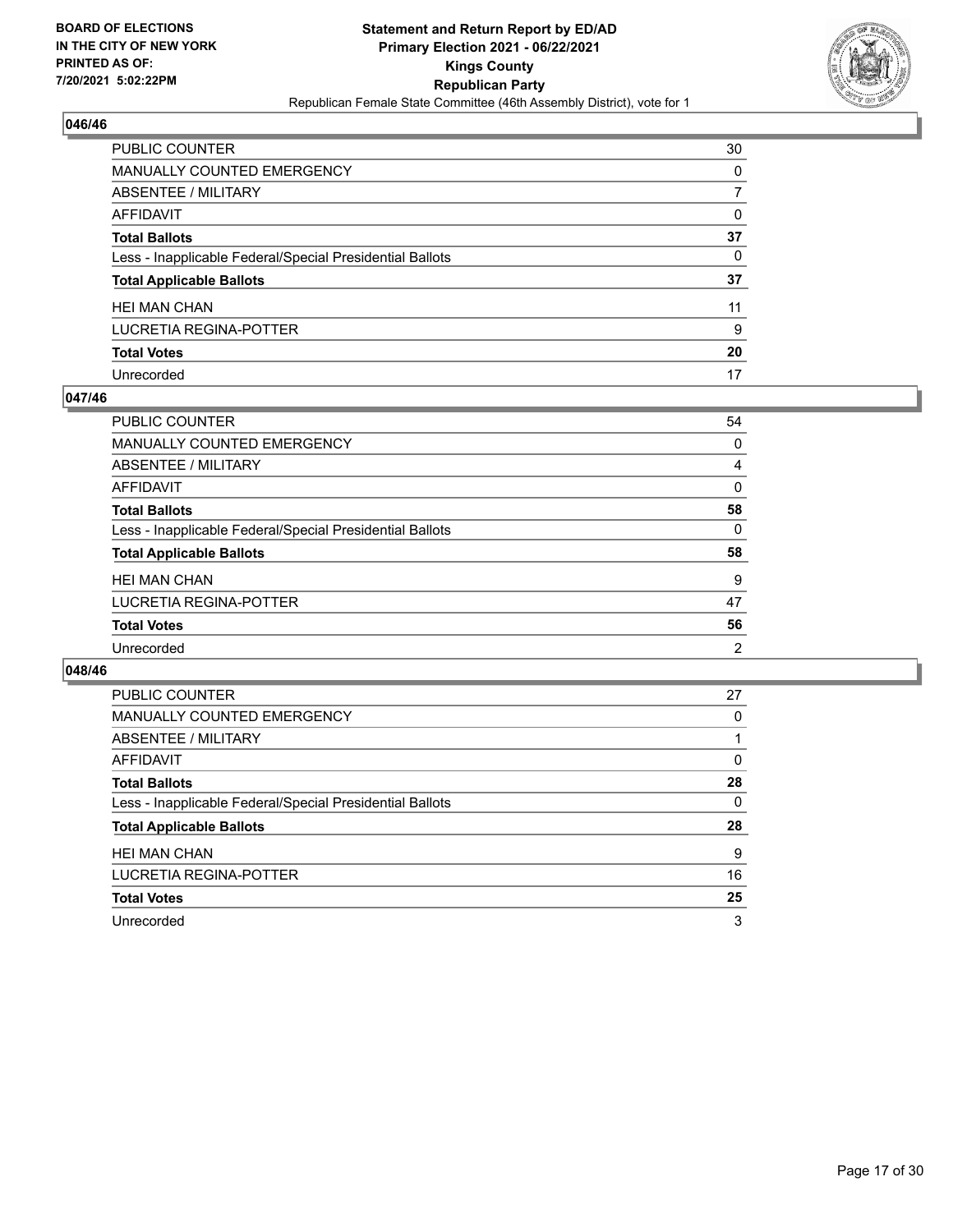

| PUBLIC COUNTER                                           | 31           |
|----------------------------------------------------------|--------------|
| MANUALLY COUNTED EMERGENCY                               | $\Omega$     |
| <b>ABSENTEE / MILITARY</b>                               | 5            |
| <b>AFFIDAVIT</b>                                         | $\mathbf{0}$ |
| <b>Total Ballots</b>                                     | 36           |
| Less - Inapplicable Federal/Special Presidential Ballots | 0            |
| <b>Total Applicable Ballots</b>                          | 36           |
| <b>HEI MAN CHAN</b>                                      | 10           |
| LUCRETIA REGINA-POTTER                                   | 21           |
| <b>Total Votes</b>                                       | 31           |
| Unrecorded                                               | 5            |

#### **050/46**

| <b>PUBLIC COUNTER</b>                                    | 54 |
|----------------------------------------------------------|----|
| <b>MANUALLY COUNTED EMERGENCY</b>                        | 0  |
| ABSENTEE / MILITARY                                      | 2  |
| AFFIDAVIT                                                |    |
| <b>Total Ballots</b>                                     | 57 |
| Less - Inapplicable Federal/Special Presidential Ballots | 0  |
| <b>Total Applicable Ballots</b>                          | 57 |
| <b>HEI MAN CHAN</b>                                      | 18 |
| LUCRETIA REGINA-POTTER                                   | 30 |
| <b>Total Votes</b>                                       | 48 |
| Unrecorded                                               | 9  |

| PUBLIC COUNTER                                           | 83       |
|----------------------------------------------------------|----------|
| <b>MANUALLY COUNTED EMERGENCY</b>                        | 0        |
| ABSENTEE / MILITARY                                      |          |
| AFFIDAVIT                                                |          |
| <b>Total Ballots</b>                                     | 91       |
| Less - Inapplicable Federal/Special Presidential Ballots | $\Omega$ |
| <b>Total Applicable Ballots</b>                          | 91       |
| <b>HEI MAN CHAN</b>                                      | 29       |
| LUCRETIA REGINA-POTTER                                   | 47       |
| <b>Total Votes</b>                                       | 76       |
| Unrecorded                                               | 15       |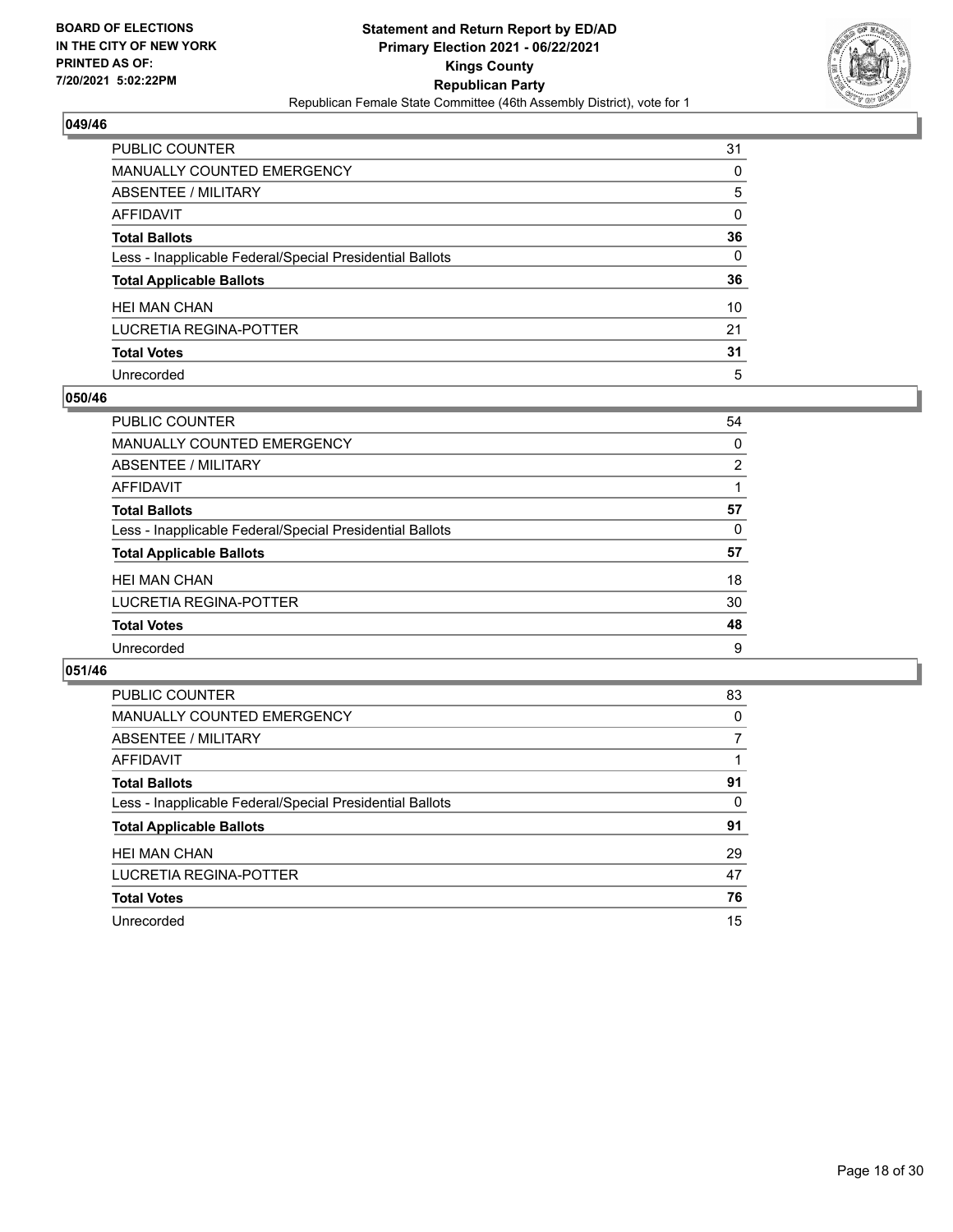

| PUBLIC COUNTER                                           | 44       |
|----------------------------------------------------------|----------|
| <b>MANUALLY COUNTED EMERGENCY</b>                        | 0        |
| <b>ABSENTEE / MILITARY</b>                               |          |
| <b>AFFIDAVIT</b>                                         | $\Omega$ |
| <b>Total Ballots</b>                                     | 45       |
| Less - Inapplicable Federal/Special Presidential Ballots | 0        |
| <b>Total Applicable Ballots</b>                          | 45       |
| <b>HEI MAN CHAN</b>                                      | 10       |
| LUCRETIA REGINA-POTTER                                   | 20       |
| <b>Total Votes</b>                                       | 30       |
| Unrecorded                                               | 15       |

#### **053/46**

| <b>PUBLIC COUNTER</b>                                    | 33       |
|----------------------------------------------------------|----------|
| <b>MANUALLY COUNTED EMERGENCY</b>                        | $\Omega$ |
| ABSENTEE / MILITARY                                      | 0        |
| AFFIDAVIT                                                | $\Omega$ |
| <b>Total Ballots</b>                                     | 33       |
| Less - Inapplicable Federal/Special Presidential Ballots | 0        |
| <b>Total Applicable Ballots</b>                          | 33       |
| <b>HEI MAN CHAN</b>                                      | 16       |
| LUCRETIA REGINA-POTTER                                   | 14       |
| <b>Total Votes</b>                                       | 30       |
| Unrecorded                                               | 3        |

| PUBLIC COUNTER                                           | 35       |
|----------------------------------------------------------|----------|
| <b>MANUALLY COUNTED EMERGENCY</b>                        | 0        |
| ABSENTEE / MILITARY                                      | 4        |
| <b>AFFIDAVIT</b>                                         | $\Omega$ |
| <b>Total Ballots</b>                                     | 39       |
| Less - Inapplicable Federal/Special Presidential Ballots | $\Omega$ |
| <b>Total Applicable Ballots</b>                          | 39       |
| <b>HEI MAN CHAN</b>                                      | 14       |
| LUCRETIA REGINA-POTTER                                   | 14       |
|                                                          |          |
| <b>Total Votes</b>                                       | 28       |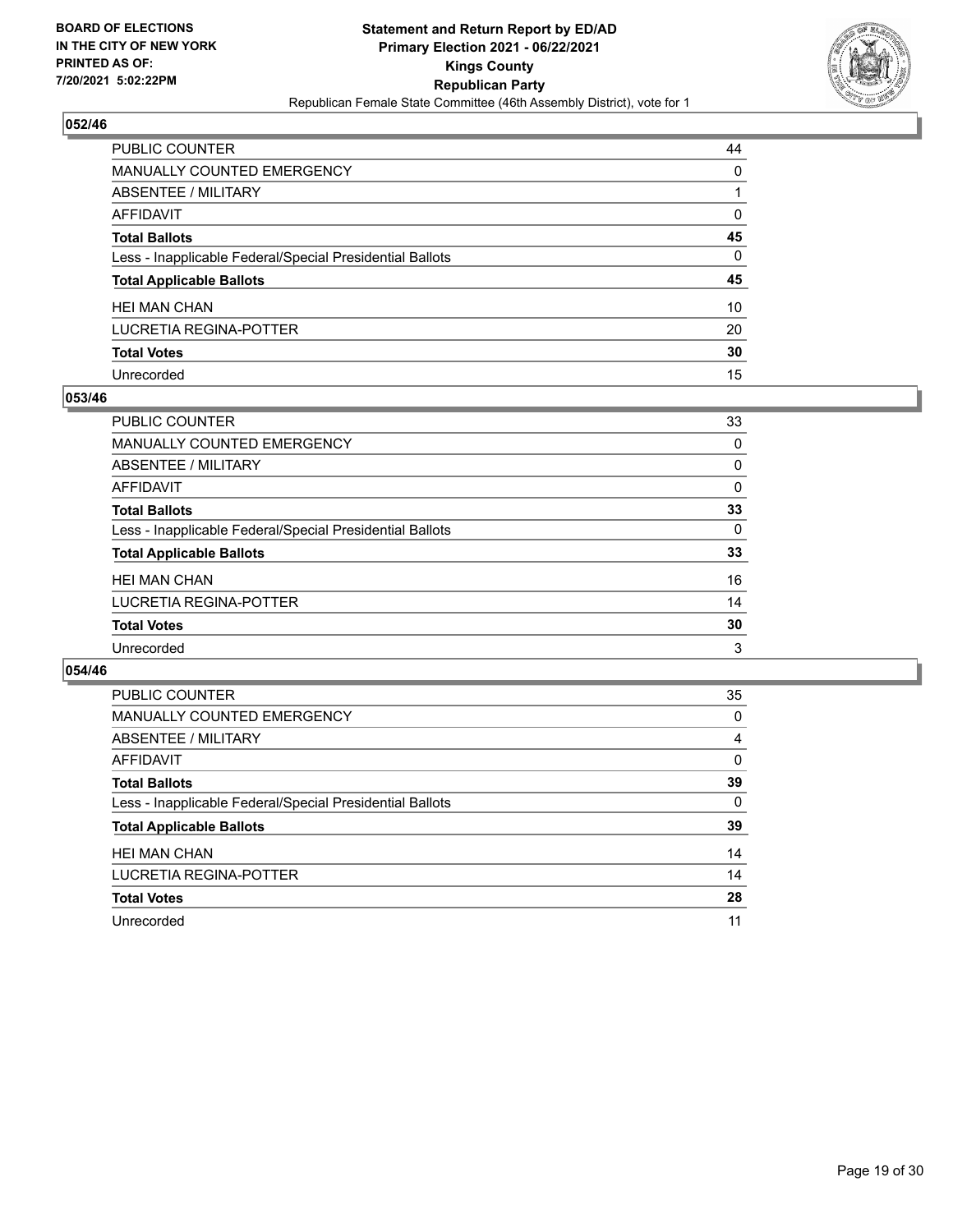

| <b>PUBLIC COUNTER</b>                                    | 17 |
|----------------------------------------------------------|----|
| MANUALLY COUNTED EMERGENCY                               | 0  |
| ABSENTEE / MILITARY                                      | 3  |
| AFFIDAVIT                                                | 0  |
| <b>Total Ballots</b>                                     | 20 |
| Less - Inapplicable Federal/Special Presidential Ballots | 0  |
| <b>Total Applicable Ballots</b>                          | 20 |
| <b>HEI MAN CHAN</b>                                      | 7  |
| LUCRETIA REGINA-POTTER                                   | 8  |
|                                                          |    |
| TERI GODDAHL (WRITE-IN)                                  |    |
| <b>Total Votes</b>                                       | 16 |

#### **056/46**

| PUBLIC COUNTER                                           | 31       |
|----------------------------------------------------------|----------|
| <b>MANUALLY COUNTED EMERGENCY</b>                        | $\Omega$ |
| ABSENTEE / MILITARY                                      | 0        |
| AFFIDAVIT                                                | 0        |
| <b>Total Ballots</b>                                     | 31       |
| Less - Inapplicable Federal/Special Presidential Ballots | 0        |
| <b>Total Applicable Ballots</b>                          | 31       |
| <b>HEI MAN CHAN</b>                                      | 10       |
| LUCRETIA REGINA-POTTER                                   | 14       |
| <b>Total Votes</b>                                       | 24       |
| Unrecorded                                               | 7        |

| <b>PUBLIC COUNTER</b>                                    | 29       |
|----------------------------------------------------------|----------|
| MANUALLY COUNTED EMERGENCY                               | 0        |
| ABSENTEE / MILITARY                                      | 3        |
| AFFIDAVIT                                                | $\Omega$ |
| <b>Total Ballots</b>                                     | 32       |
| Less - Inapplicable Federal/Special Presidential Ballots | $\Omega$ |
| <b>Total Applicable Ballots</b>                          | 32       |
| <b>HEI MAN CHAN</b>                                      | 10       |
| <b>LUCRETIA REGINA-POTTER</b>                            | 14       |
| <b>Total Votes</b>                                       | 24       |
| Unrecorded                                               | 8        |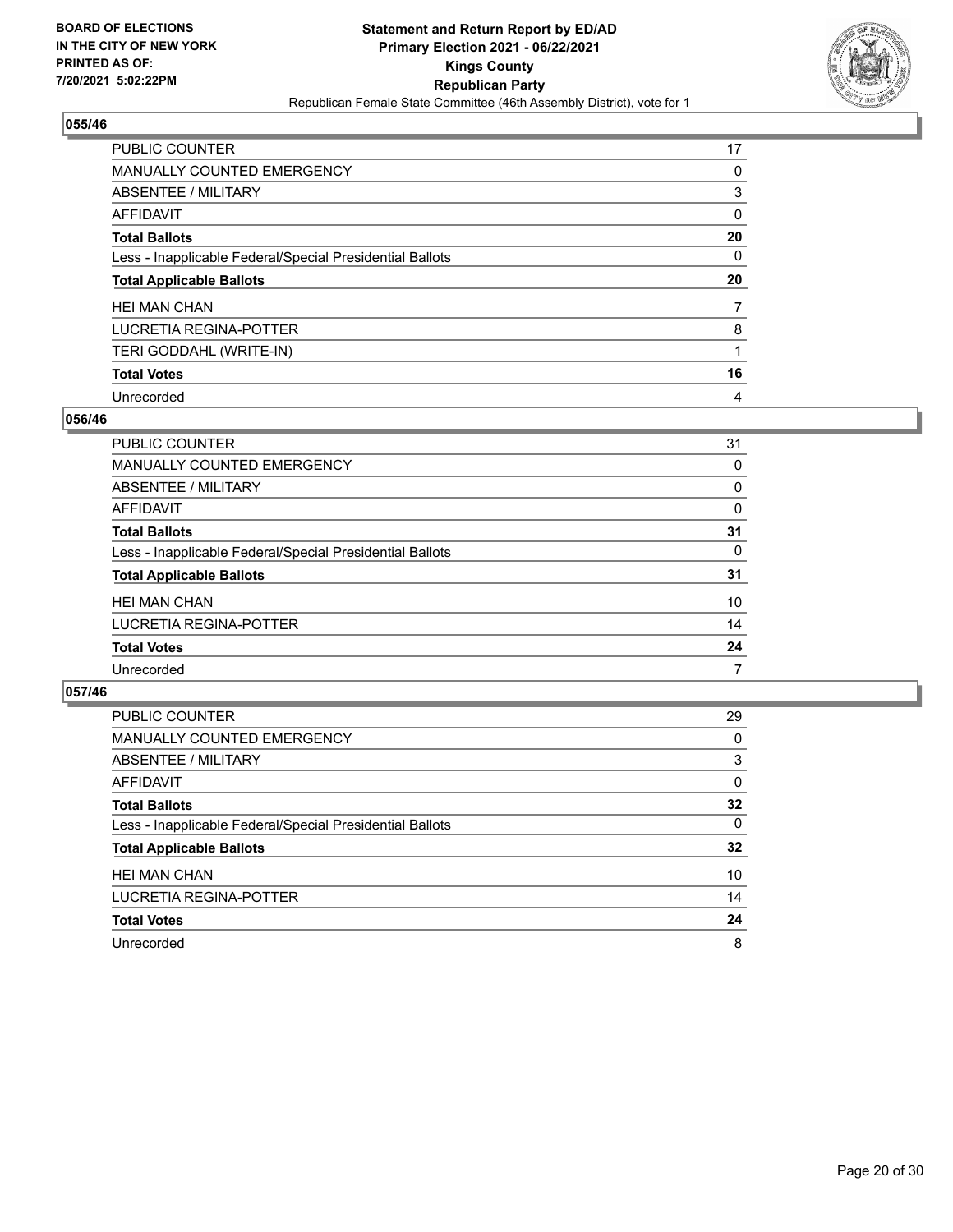

| <b>PUBLIC COUNTER</b>                                    | 40 |
|----------------------------------------------------------|----|
| MANUALLY COUNTED EMERGENCY                               | 0  |
| ABSENTEE / MILITARY                                      | 2  |
| AFFIDAVIT                                                | 0  |
| <b>Total Ballots</b>                                     | 42 |
| Less - Inapplicable Federal/Special Presidential Ballots | 0  |
| <b>Total Applicable Ballots</b>                          | 42 |
| <b>HEI MAN CHAN</b>                                      | 11 |
| LUCRETIA REGINA-POTTER                                   | 17 |
| UNATTRIBUTABLE WRITE-IN (WRITE-IN)                       | 1  |
| <b>Total Votes</b>                                       | 29 |
| Unrecorded                                               | 13 |

#### **059/46**

| PUBLIC COUNTER                                           | 19       |
|----------------------------------------------------------|----------|
| <b>MANUALLY COUNTED EMERGENCY</b>                        | 0        |
| <b>ABSENTEE / MILITARY</b>                               | 4        |
| AFFIDAVIT                                                | $\Omega$ |
| <b>Total Ballots</b>                                     | 23       |
| Less - Inapplicable Federal/Special Presidential Ballots | $\Omega$ |
| <b>Total Applicable Ballots</b>                          | 23       |
| <b>HEI MAN CHAN</b>                                      | 9        |
| LUCRETIA REGINA-POTTER                                   | 10       |
| <b>Total Votes</b>                                       | 19       |
| Unrecorded                                               | 4        |

| <b>PUBLIC COUNTER</b>                                    | 48       |
|----------------------------------------------------------|----------|
| MANUALLY COUNTED EMERGENCY                               | $\Omega$ |
| ABSENTEE / MILITARY                                      | 5        |
| AFFIDAVIT                                                | $\Omega$ |
| <b>Total Ballots</b>                                     | 53       |
| Less - Inapplicable Federal/Special Presidential Ballots | $\Omega$ |
| <b>Total Applicable Ballots</b>                          | 53       |
| <b>HEI MAN CHAN</b>                                      | 16       |
| LUCRETIA REGINA-POTTER                                   | 25       |
| <b>Total Votes</b>                                       | 41       |
| Unrecorded                                               | 12       |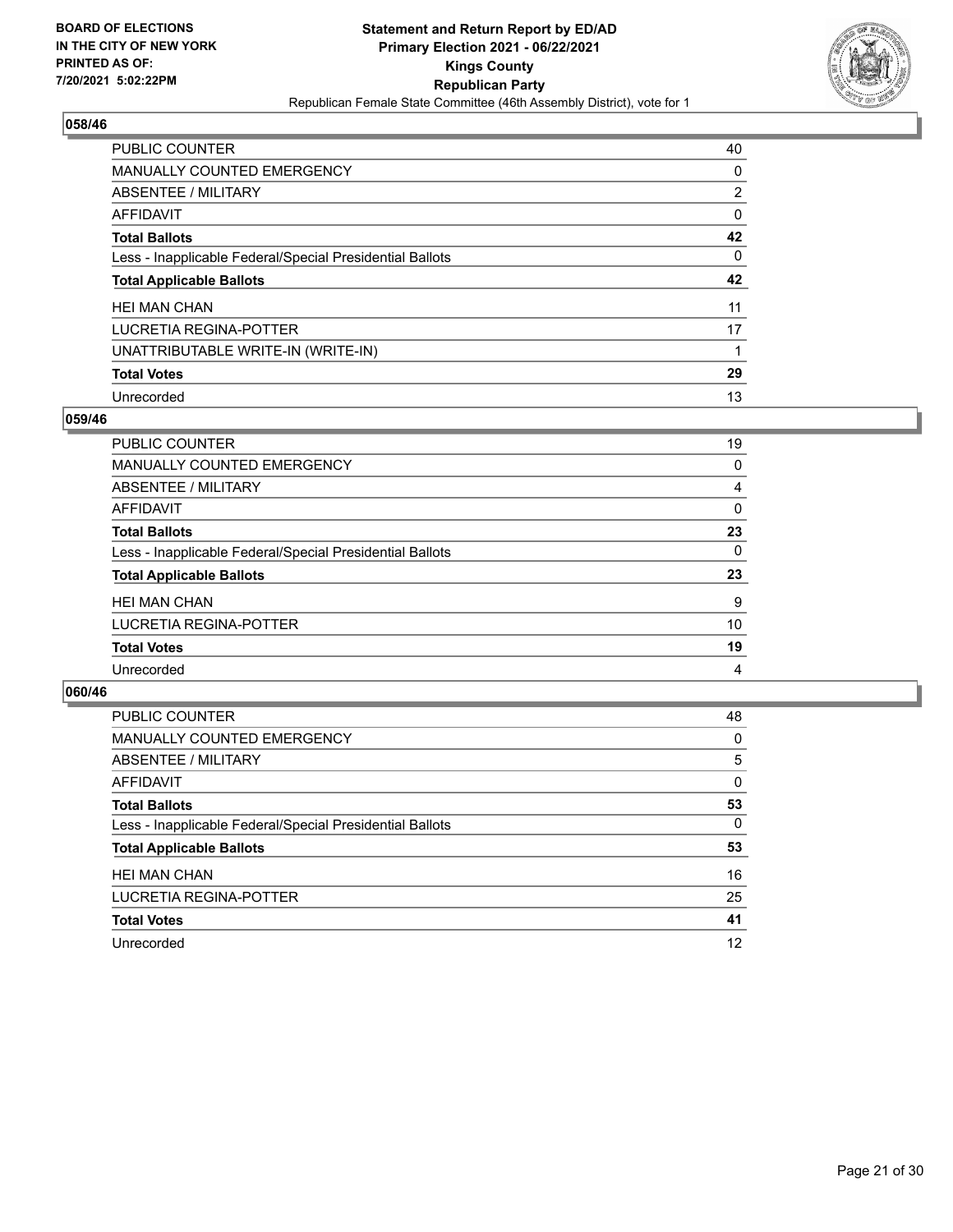

| PUBLIC COUNTER                                           | 20       |
|----------------------------------------------------------|----------|
| <b>MANUALLY COUNTED EMERGENCY</b>                        | 0        |
| <b>ABSENTEE / MILITARY</b>                               | 2        |
| <b>AFFIDAVIT</b>                                         | $\Omega$ |
| <b>Total Ballots</b>                                     | 22       |
| Less - Inapplicable Federal/Special Presidential Ballots | 0        |
| <b>Total Applicable Ballots</b>                          | 22       |
| <b>HEI MAN CHAN</b>                                      | 9        |
| LUCRETIA REGINA-POTTER                                   | 10       |
| <b>Total Votes</b>                                       | 19       |
| Unrecorded                                               | 3        |

#### **062/46**

| <b>PUBLIC COUNTER</b>                                    | 34       |
|----------------------------------------------------------|----------|
| <b>MANUALLY COUNTED EMERGENCY</b>                        | 0        |
| ABSENTEE / MILITARY                                      | 4        |
| AFFIDAVIT                                                | $\Omega$ |
| <b>Total Ballots</b>                                     | 38       |
| Less - Inapplicable Federal/Special Presidential Ballots | $\Omega$ |
| <b>Total Applicable Ballots</b>                          | 38       |
| <b>HEI MAN CHAN</b>                                      | 13       |
| LUCRETIA REGINA-POTTER                                   | 14       |
| <b>Total Votes</b>                                       | 27       |
| Unrecorded                                               | 11       |
|                                                          |          |

| PUBLIC COUNTER                                           | 26       |
|----------------------------------------------------------|----------|
| <b>MANUALLY COUNTED EMERGENCY</b>                        | $\Omega$ |
| ABSENTEE / MILITARY                                      |          |
| <b>AFFIDAVIT</b>                                         | $\Omega$ |
| <b>Total Ballots</b>                                     | 27       |
| Less - Inapplicable Federal/Special Presidential Ballots | 0        |
| <b>Total Applicable Ballots</b>                          | 27       |
| <b>HEI MAN CHAN</b>                                      | 9        |
| LUCRETIA REGINA-POTTER                                   | 11       |
| <b>Total Votes</b>                                       | 20       |
| Unrecorded                                               |          |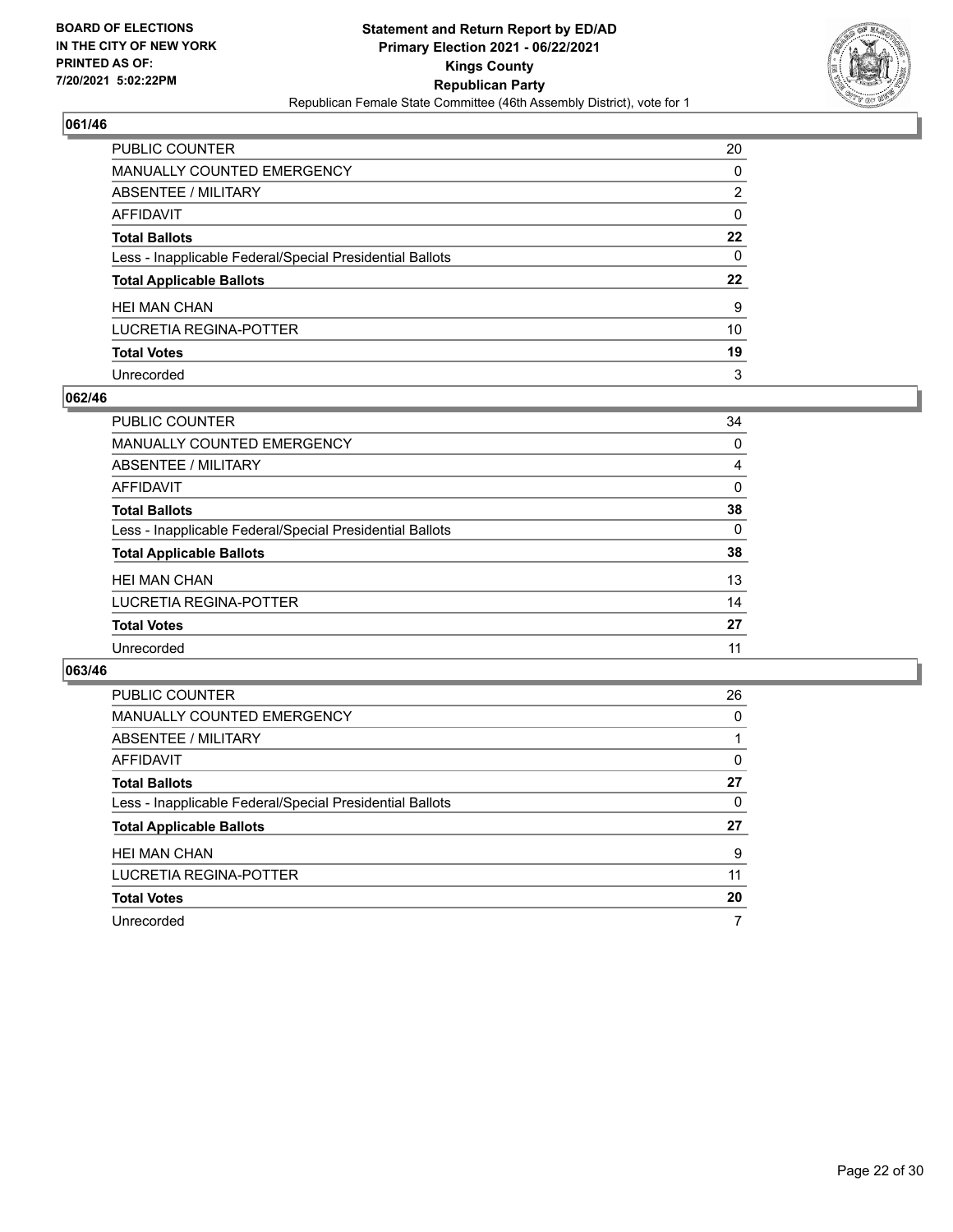

| PUBLIC COUNTER                                           | 46           |
|----------------------------------------------------------|--------------|
| <b>MANUALLY COUNTED EMERGENCY</b>                        | 0            |
| ABSENTEE / MILITARY                                      | 0            |
| AFFIDAVIT                                                | 0            |
| <b>Total Ballots</b>                                     | 46           |
| Less - Inapplicable Federal/Special Presidential Ballots | $\mathbf{0}$ |
| <b>Total Applicable Ballots</b>                          | 46           |
| <b>HEI MAN CHAN</b>                                      | 15           |
| LUCRETIA REGINA-POTTER                                   | 20           |
| <b>Total Votes</b>                                       | 35           |
| Unrecorded                                               | 11           |

#### **065/46**

| <b>PUBLIC COUNTER</b>                                    | 31       |
|----------------------------------------------------------|----------|
| <b>MANUALLY COUNTED EMERGENCY</b>                        | 0        |
| ABSENTEE / MILITARY                                      | 8        |
| AFFIDAVIT                                                | $\Omega$ |
| <b>Total Ballots</b>                                     | 39       |
| Less - Inapplicable Federal/Special Presidential Ballots | 0        |
| <b>Total Applicable Ballots</b>                          | 39       |
| <b>HEI MAN CHAN</b>                                      | 15       |
| LUCRETIA REGINA-POTTER                                   | 14       |
| <b>Total Votes</b>                                       | 29       |
| Unrecorded                                               | 10       |

| PUBLIC COUNTER                                           | 41       |
|----------------------------------------------------------|----------|
| MANUALLY COUNTED EMERGENCY                               | 0        |
| ABSENTEE / MILITARY                                      | $\Omega$ |
| AFFIDAVIT                                                | 0        |
| <b>Total Ballots</b>                                     | 41       |
| Less - Inapplicable Federal/Special Presidential Ballots | 0        |
| <b>Total Applicable Ballots</b>                          | 41       |
| <b>HEI MAN CHAN</b>                                      | 20       |
| <b>LUCRETIA REGINA-POTTER</b>                            | 14       |
| <b>Total Votes</b>                                       | 34       |
| Unrecorded                                               | 7        |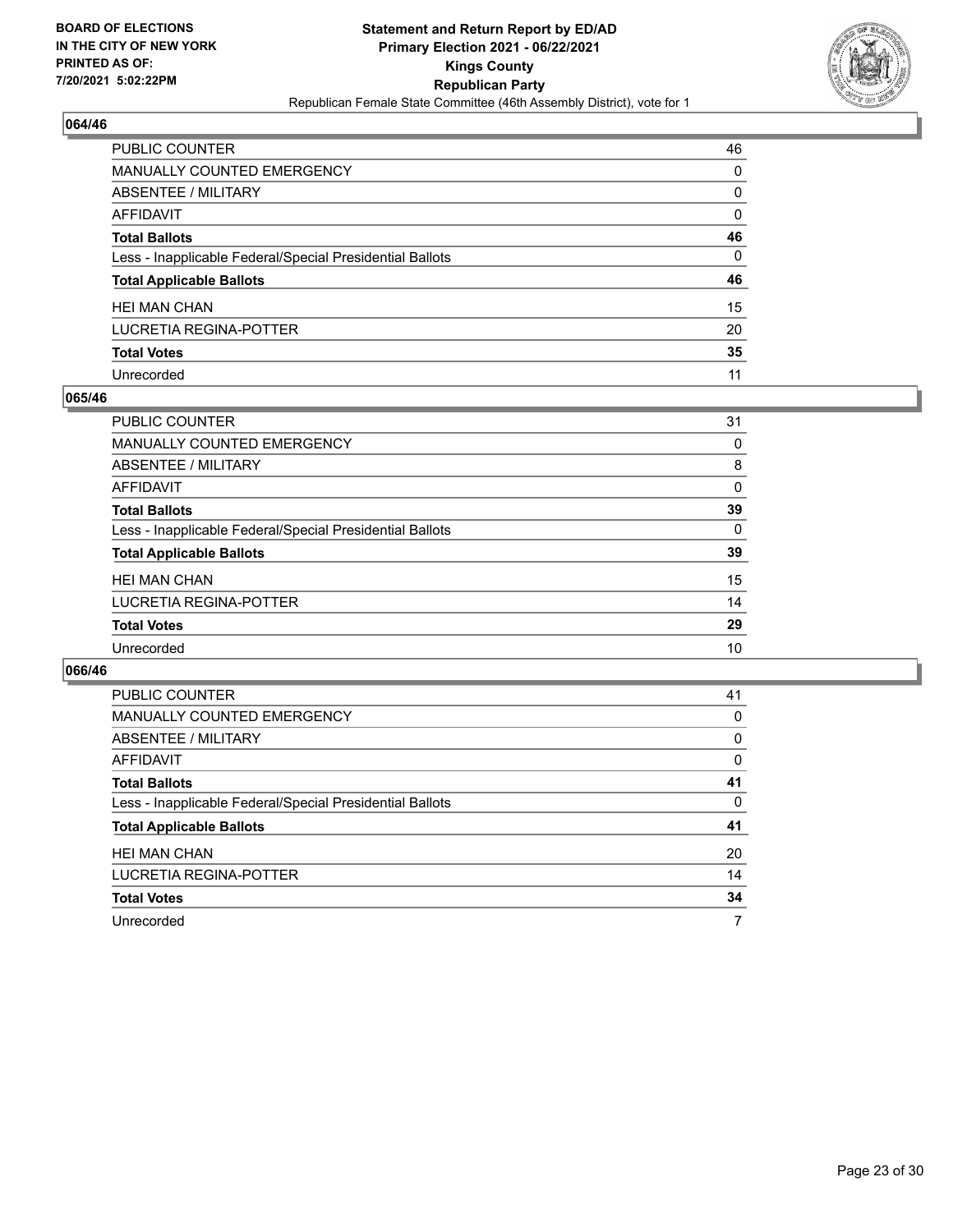

| PUBLIC COUNTER                                           | 45       |
|----------------------------------------------------------|----------|
| <b>MANUALLY COUNTED EMERGENCY</b>                        | $\Omega$ |
| <b>ABSENTEE / MILITARY</b>                               | 2        |
| <b>AFFIDAVIT</b>                                         | $\Omega$ |
| <b>Total Ballots</b>                                     | 47       |
| Less - Inapplicable Federal/Special Presidential Ballots | 0        |
| <b>Total Applicable Ballots</b>                          | 47       |
| <b>HEI MAN CHAN</b>                                      | 21       |
| LUCRETIA REGINA-POTTER                                   | 23       |
| <b>Total Votes</b>                                       | 44       |
| Unrecorded                                               | 3        |

#### **068/46**

| <b>PUBLIC COUNTER</b>                                    | 61       |
|----------------------------------------------------------|----------|
| <b>MANUALLY COUNTED EMERGENCY</b>                        | 0        |
| ABSENTEE / MILITARY                                      | 2        |
| AFFIDAVIT                                                | $\Omega$ |
| <b>Total Ballots</b>                                     | 63       |
| Less - Inapplicable Federal/Special Presidential Ballots | $\Omega$ |
| <b>Total Applicable Ballots</b>                          | 63       |
| <b>HEI MAN CHAN</b>                                      | 30       |
| LUCRETIA REGINA-POTTER                                   | 24       |
| <b>Total Votes</b>                                       | 54       |
| Unrecorded                                               | 9        |

| <b>PUBLIC COUNTER</b>                                    | 47 |
|----------------------------------------------------------|----|
| <b>MANUALLY COUNTED EMERGENCY</b>                        | 0  |
| ABSENTEE / MILITARY                                      | 0  |
| AFFIDAVIT                                                | 0  |
| <b>Total Ballots</b>                                     | 47 |
| Less - Inapplicable Federal/Special Presidential Ballots | 0  |
|                                                          |    |
| <b>Total Applicable Ballots</b>                          | 47 |
| <b>HEI MAN CHAN</b>                                      | 12 |
| LUCRETIA REGINA-POTTER                                   | 33 |
| FRANK PANLETRI (WRITE-IN)                                |    |
| <b>Total Votes</b>                                       | 46 |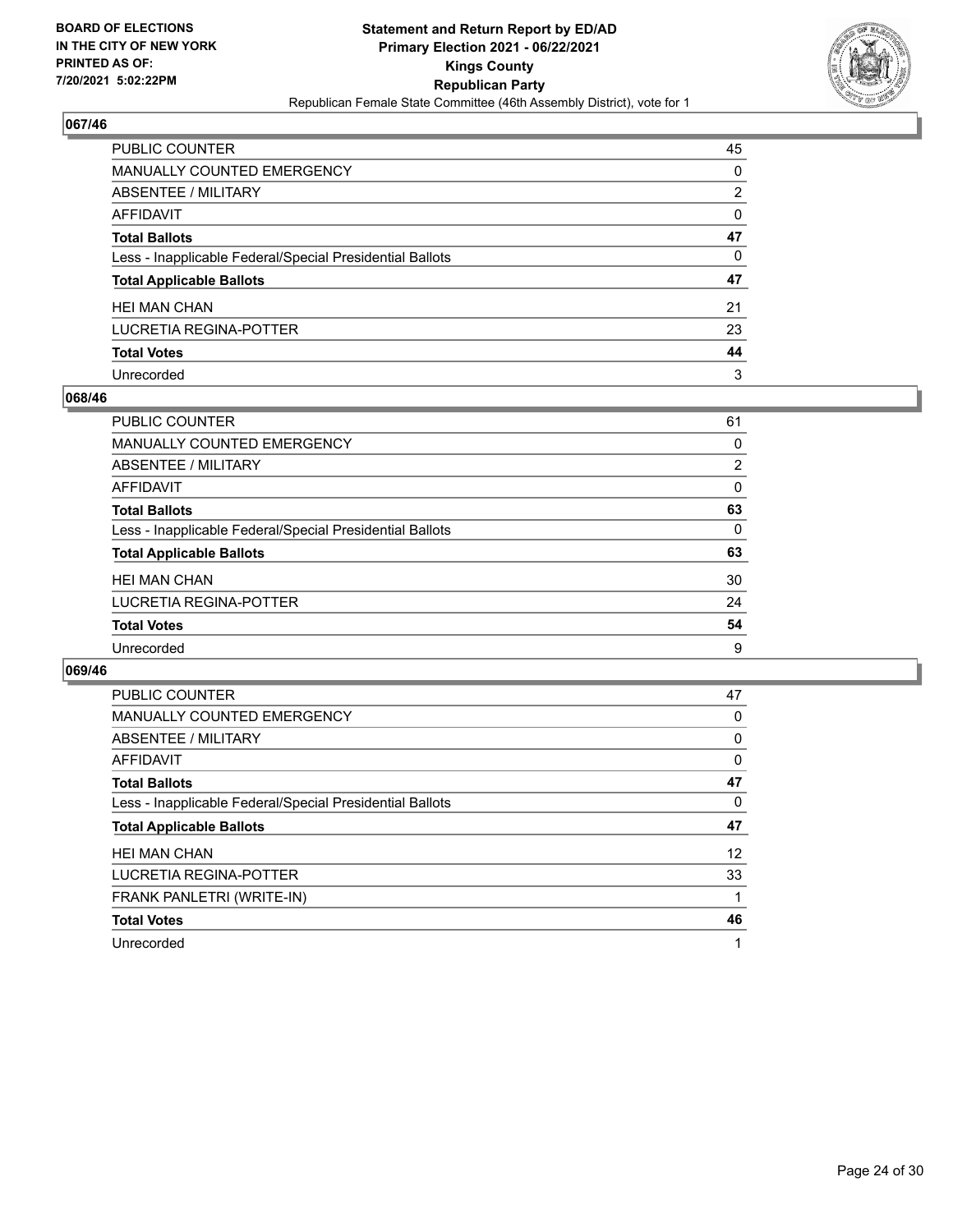

| PUBLIC COUNTER                                           | 49       |
|----------------------------------------------------------|----------|
| <b>MANUALLY COUNTED EMERGENCY</b>                        | 0        |
| <b>ABSENTEE / MILITARY</b>                               | 4        |
| <b>AFFIDAVIT</b>                                         | $\Omega$ |
| <b>Total Ballots</b>                                     | 53       |
| Less - Inapplicable Federal/Special Presidential Ballots | 0        |
| <b>Total Applicable Ballots</b>                          | 53       |
| <b>HEI MAN CHAN</b>                                      | 17       |
| LUCRETIA REGINA-POTTER                                   | 24       |
| <b>Total Votes</b>                                       | 41       |
| Unrecorded                                               | 12       |

#### **071/46**

| <b>PUBLIC COUNTER</b>                                    | 34       |
|----------------------------------------------------------|----------|
| <b>MANUALLY COUNTED EMERGENCY</b>                        | 0        |
| ABSENTEE / MILITARY                                      | 4        |
| AFFIDAVIT                                                | $\Omega$ |
| <b>Total Ballots</b>                                     | 38       |
| Less - Inapplicable Federal/Special Presidential Ballots | $\Omega$ |
| <b>Total Applicable Ballots</b>                          | 38       |
| <b>HEI MAN CHAN</b>                                      | 14       |
| LUCRETIA REGINA-POTTER                                   | 16       |
| <b>Total Votes</b>                                       | 30       |
| Unrecorded                                               | 8        |

| PUBLIC COUNTER                                           | 34       |
|----------------------------------------------------------|----------|
| <b>MANUALLY COUNTED EMERGENCY</b>                        | $\Omega$ |
| ABSENTEE / MILITARY                                      |          |
| <b>AFFIDAVIT</b>                                         | $\Omega$ |
| <b>Total Ballots</b>                                     | 35       |
| Less - Inapplicable Federal/Special Presidential Ballots | 0        |
| <b>Total Applicable Ballots</b>                          | 35       |
| <b>HEI MAN CHAN</b>                                      | 9        |
| LUCRETIA REGINA-POTTER                                   | 19       |
| <b>Total Votes</b>                                       | 28       |
| Unrecorded                                               | 7        |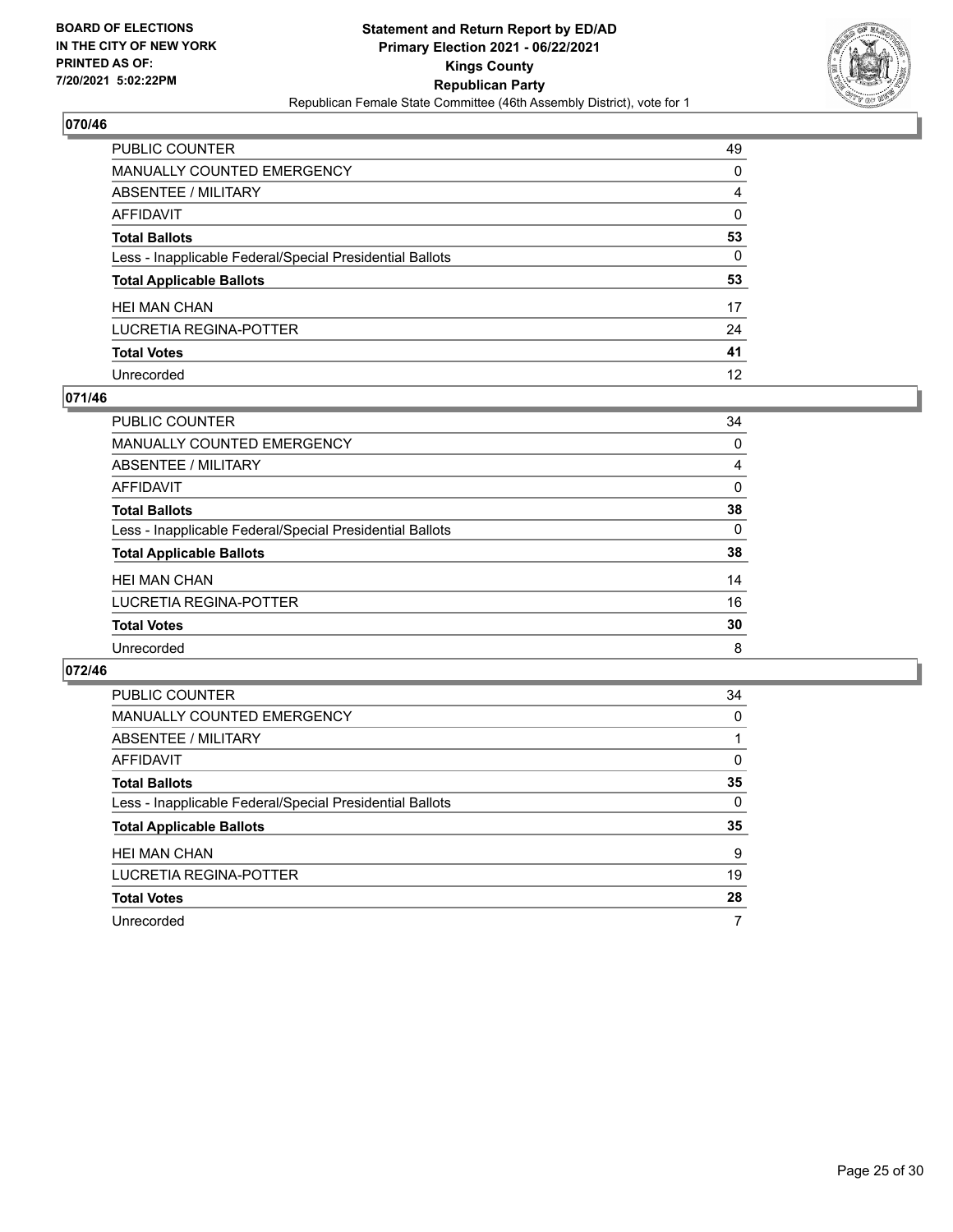

| PUBLIC COUNTER                                           | 11       |
|----------------------------------------------------------|----------|
| <b>MANUALLY COUNTED EMERGENCY</b>                        | 0        |
| <b>ABSENTEE / MILITARY</b>                               | $\Omega$ |
| <b>AFFIDAVIT</b>                                         | $\Omega$ |
| <b>Total Ballots</b>                                     | 11       |
| Less - Inapplicable Federal/Special Presidential Ballots | 0        |
| <b>Total Applicable Ballots</b>                          | 11       |
| <b>HEI MAN CHAN</b>                                      | 2        |
| LUCRETIA REGINA-POTTER                                   | 5        |
| <b>Total Votes</b>                                       |          |
| Unrecorded                                               | 4        |

#### **074/46**

| 4 |
|---|
| 0 |
|   |
| 0 |
| 5 |
| 0 |
| 5 |
| 2 |
|   |
| 3 |
| 2 |
|   |

| PUBLIC COUNTER                                           | 39       |
|----------------------------------------------------------|----------|
| <b>MANUALLY COUNTED EMERGENCY</b>                        | 0        |
| ABSENTEE / MILITARY                                      | 4        |
| <b>AFFIDAVIT</b>                                         | $\Omega$ |
| <b>Total Ballots</b>                                     | 43       |
| Less - Inapplicable Federal/Special Presidential Ballots | $\Omega$ |
| <b>Total Applicable Ballots</b>                          | 43       |
| <b>HEI MAN CHAN</b>                                      | 14       |
| <b>LUCRETIA REGINA-POTTER</b>                            | 24       |
|                                                          |          |
| <b>Total Votes</b>                                       | 38       |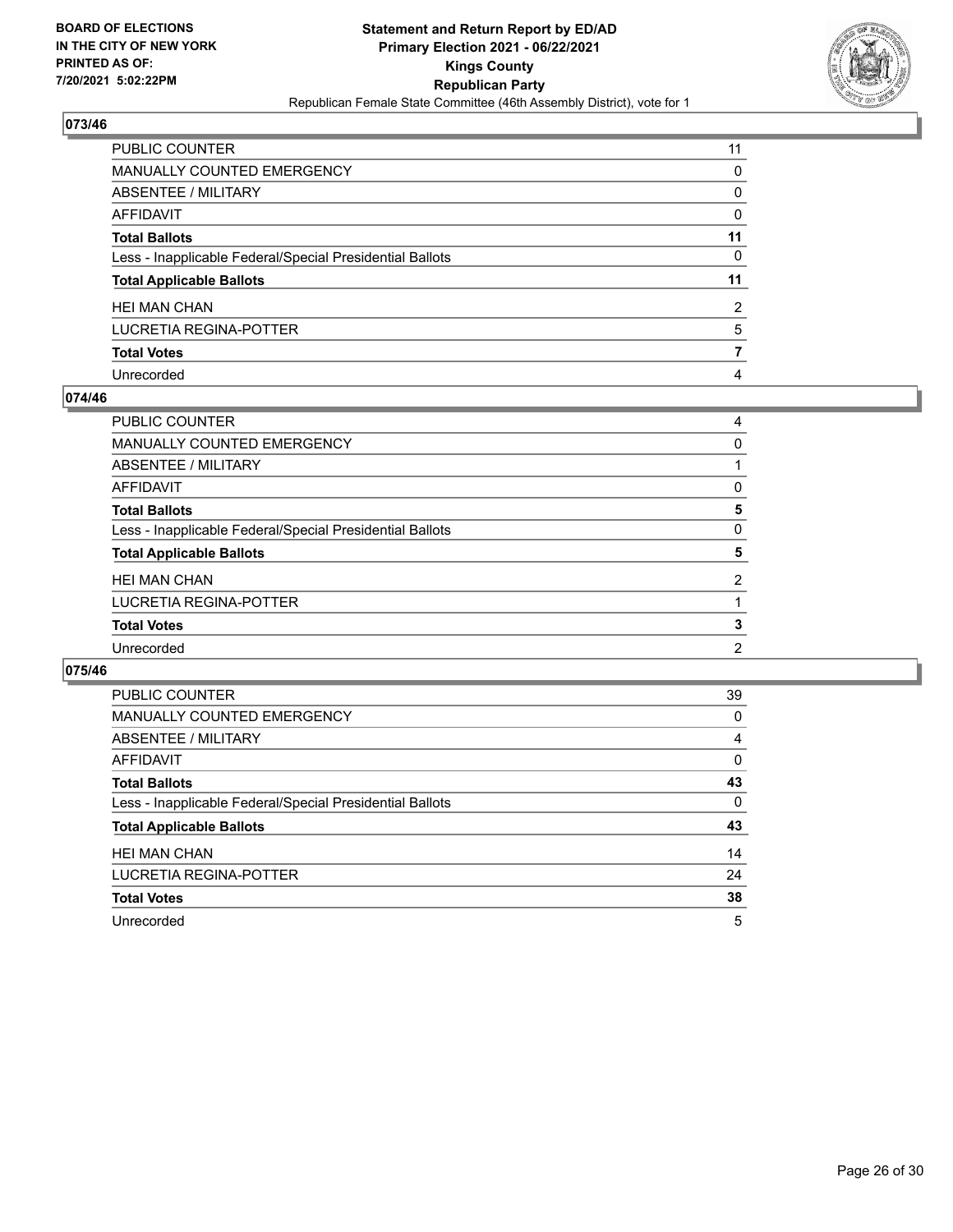

| PUBLIC COUNTER                                           | 32              |
|----------------------------------------------------------|-----------------|
| <b>MANUALLY COUNTED EMERGENCY</b>                        | $\Omega$        |
| ABSENTEE / MILITARY                                      | 0               |
| <b>AFFIDAVIT</b>                                         | $\Omega$        |
| <b>Total Ballots</b>                                     | $32\phantom{a}$ |
| Less - Inapplicable Federal/Special Presidential Ballots | $\mathbf{0}$    |
| <b>Total Applicable Ballots</b>                          | $32\phantom{a}$ |
| <b>HEI MAN CHAN</b>                                      | 10              |
| LUCRETIA REGINA-POTTER                                   | 17              |
| <b>Total Votes</b>                                       | 27              |
| Unrecorded                                               | 5               |

#### **077/46**

| <b>PUBLIC COUNTER</b>                                    | 17             |
|----------------------------------------------------------|----------------|
| <b>MANUALLY COUNTED EMERGENCY</b>                        | 0              |
| ABSENTEE / MILITARY                                      | $\overline{2}$ |
| AFFIDAVIT                                                | 0              |
| <b>Total Ballots</b>                                     | 19             |
| Less - Inapplicable Federal/Special Presidential Ballots | 0              |
| <b>Total Applicable Ballots</b>                          | 19             |
| <b>HEI MAN CHAN</b>                                      | 3              |
| LUCRETIA REGINA-POTTER                                   | 8              |
| UNATTRIBUTABLE WRITE-IN (WRITE-IN)                       |                |
| <b>Total Votes</b>                                       | 12             |
| Unrecorded                                               |                |

| <b>PUBLIC COUNTER</b>                                    | 76       |
|----------------------------------------------------------|----------|
| MANUALLY COUNTED EMERGENCY                               | $\Omega$ |
| ABSENTEE / MILITARY                                      |          |
| AFFIDAVIT                                                | 0        |
| <b>Total Ballots</b>                                     | 77       |
| Less - Inapplicable Federal/Special Presidential Ballots | $\Omega$ |
| <b>Total Applicable Ballots</b>                          | 77       |
| <b>HEI MAN CHAN</b>                                      | 34       |
| LUCRETIA REGINA-POTTER                                   | 36       |
| <b>Total Votes</b>                                       | 70       |
| Unrecorded                                               | 7        |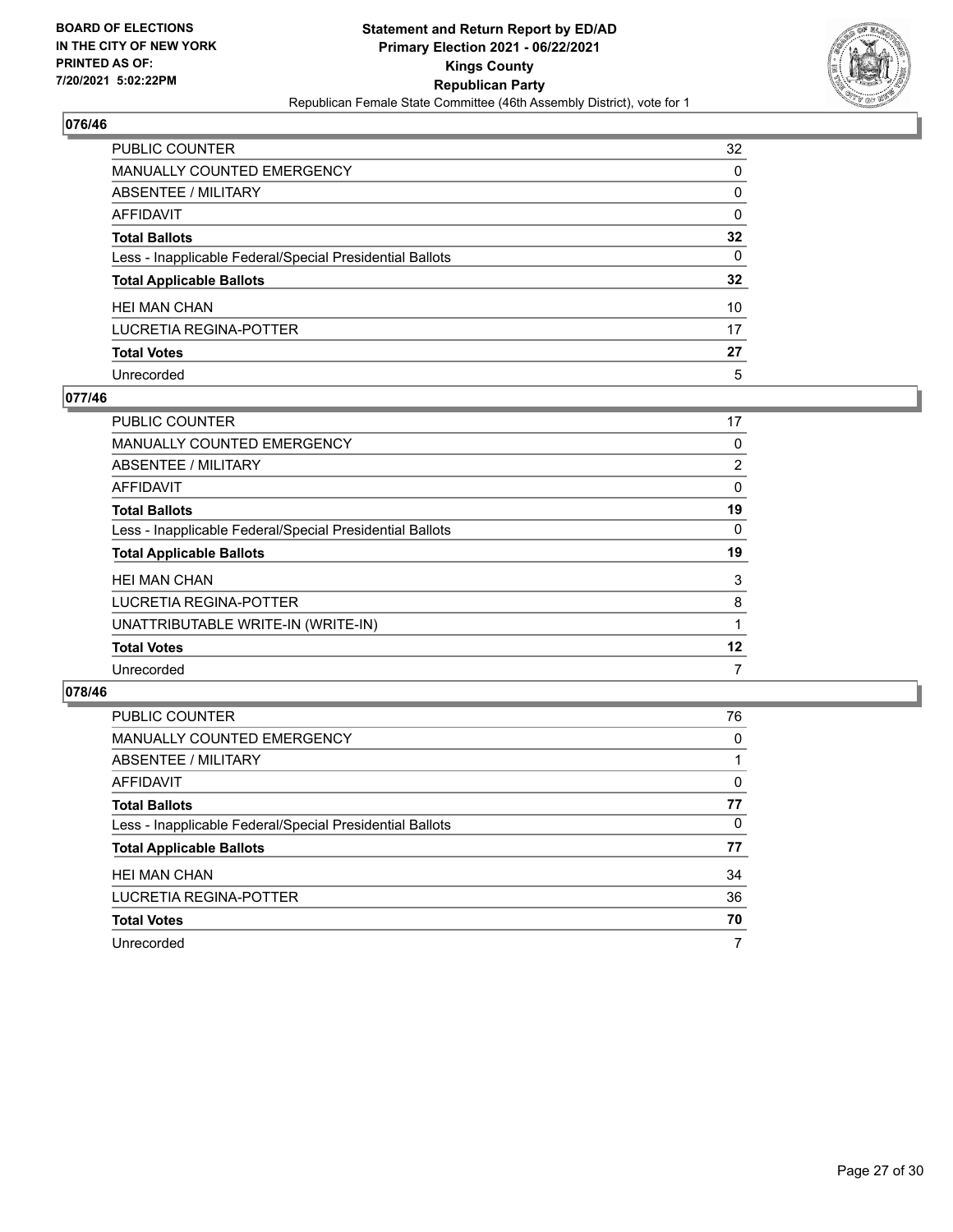

| PUBLIC COUNTER                                           | 77       |
|----------------------------------------------------------|----------|
| <b>MANUALLY COUNTED EMERGENCY</b>                        | 0        |
| ABSENTEE / MILITARY                                      | 4        |
| <b>AFFIDAVIT</b>                                         | $\Omega$ |
| <b>Total Ballots</b>                                     | 81       |
| Less - Inapplicable Federal/Special Presidential Ballots | 0        |
| <b>Total Applicable Ballots</b>                          | 81       |
| <b>HEI MAN CHAN</b>                                      | 15       |
| <b>LUCRETIA REGINA-POTTER</b>                            | 50       |
| <b>Total Votes</b>                                       | 65       |
| Unrecorded                                               | 16       |

#### **080/46**

| <b>PUBLIC COUNTER</b>                                    | 6 |
|----------------------------------------------------------|---|
| <b>MANUALLY COUNTED EMERGENCY</b>                        | 0 |
| ABSENTEE / MILITARY                                      |   |
| AFFIDAVIT                                                | 0 |
| <b>Total Ballots</b>                                     |   |
| Less - Inapplicable Federal/Special Presidential Ballots | 0 |
| <b>Total Applicable Ballots</b>                          |   |
| <b>HEI MAN CHAN</b>                                      | 3 |
| LUCRETIA REGINA-POTTER                                   | 3 |
| <b>Total Votes</b>                                       | 6 |
| Unrecorded                                               |   |

**081/46** 

| <b>PUBLIC COUNTER</b>                                    | 26 |
|----------------------------------------------------------|----|
| MANUALLY COUNTED EMERGENCY                               | 0  |
| ABSENTEE / MILITARY                                      | 1  |
| AFFIDAVIT                                                | 0  |
| <b>Total Ballots</b>                                     | 27 |
| Less - Inapplicable Federal/Special Presidential Ballots | 0  |
| <b>Total Applicable Ballots</b>                          | 27 |
| <b>HEI MAN CHAN</b>                                      | 9  |
| LUCRETIA REGINA-POTTER                                   | 12 |
| <b>Total Votes</b>                                       | 21 |
| Unrecorded                                               | 6  |
| 082/46 COMBINED into: 037/46                             |    |

**083/46 COMBINED into: 042/46**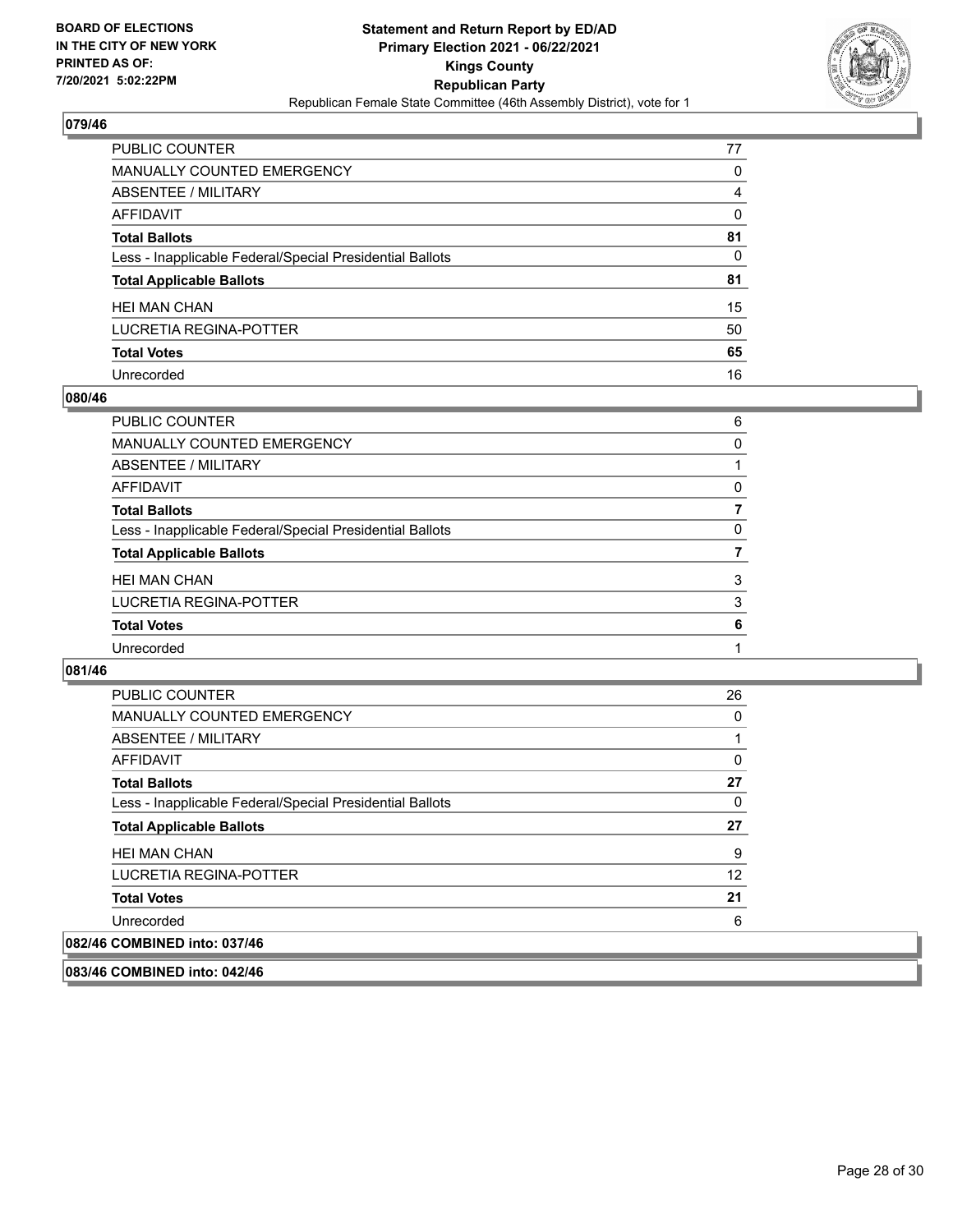

| PUBLIC COUNTER                                           | 0        |
|----------------------------------------------------------|----------|
| MANUALLY COUNTED EMERGENCY                               | 0        |
| ABSENTEE / MILITARY                                      | $\Omega$ |
| AFFIDAVIT                                                | 0        |
| <b>Total Ballots</b>                                     | 0        |
| Less - Inapplicable Federal/Special Presidential Ballots | 0        |
| <b>Total Applicable Ballots</b>                          | 0        |
| <b>HEI MAN CHAN</b>                                      | 0        |
| LUCRETIA REGINA-POTTER                                   | 0        |
| <b>Total Votes</b>                                       | 0        |